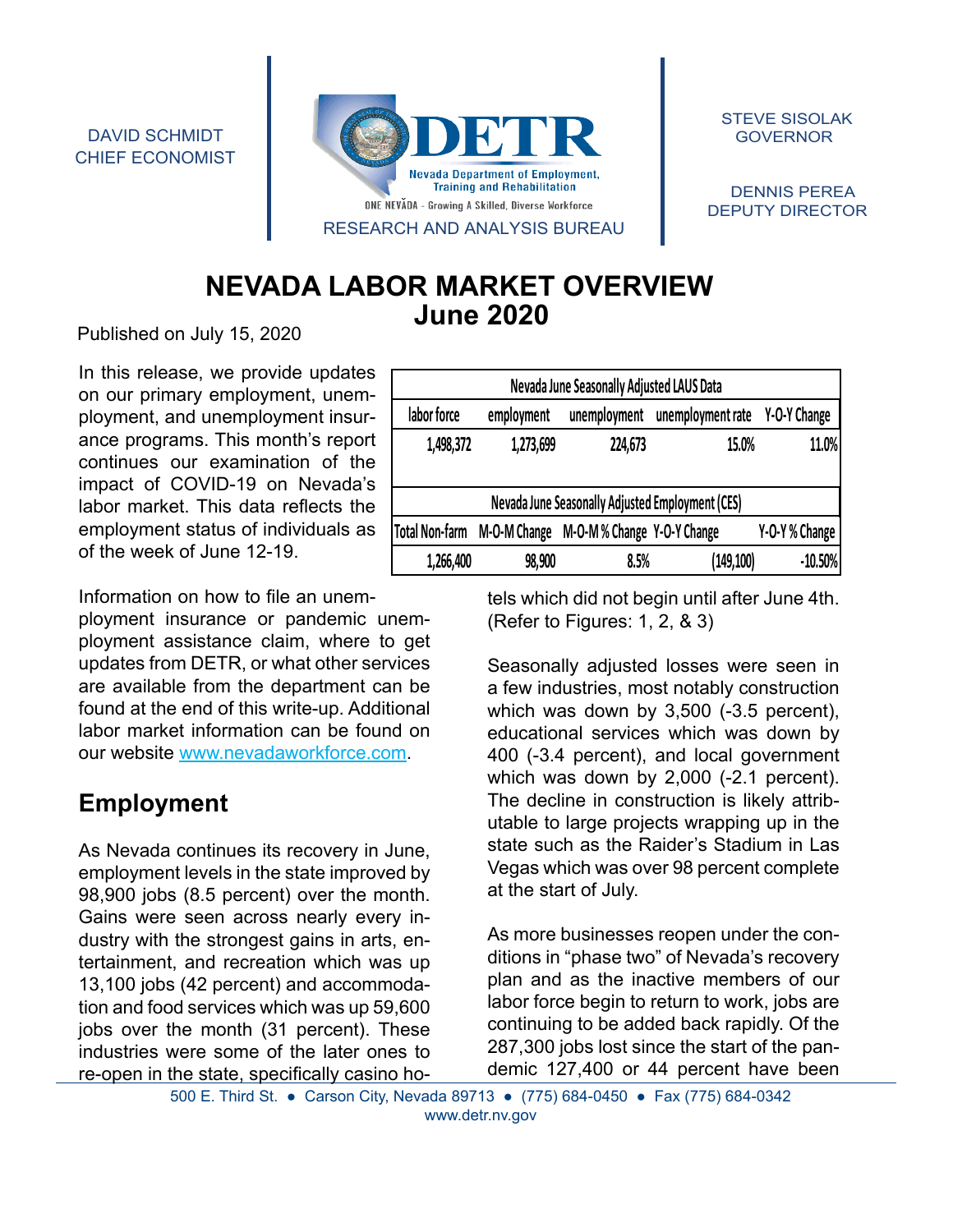recovered over the last two months from April through June.

Moving forward, we expect to see these trends continuing into July as more businesses in the state reopen, however there will be a negative impact on employment from the recent re-closure of some businesses due to a new spike in virus cases. Additionally, the State's rate of recovery growth is likely to slow as businesses hit a wall created by the COVID-19 social distancing restrictions, and as the econom-

ic impact of revenue losses over the last few months start to be incorporated into the medium term operations of companies. We anticipate significant challenges in the months ahead as we continue to battle the COVID-19 pandemic and work through the economic impacts of the situation.

Although this month's numbers were a significant improvement, Nevada is currently experiencing one of the greatest economic shocks in history. In April, employment levels dropped to 2012 levels, and our unemployment rate reached 30.1 percent, the highest level of any state in any period for which we have consistent data (starting in 1976).

Prior to the pandemic, the State realized 107 consecutive months (almost nine years) of employment growth. In March 2020, this growth came to a halt as the effects of the COVID-19 pandemic started to set in around the US. States throughout the country responded to the pandemic with many, including Nevada, taking the step of shutting down non-essential business and requiring social dis-



tancing measures. These shutdowns resulted in nearly a third of Nevada's labor force falling inactive and making Nevada the hardest his state in terms of labor force impacts.

Nevada's unique industry composition has contributed to the magnitude of the impacts the State is experiencing, particularly due to our exposure to service-based industries such as leisure and hospitality. By April, Nevada had lost 287,300 jobs since the start of the pandemic (comparing February to April) or 21.1 percent. These impacts were felt through the economy resulting in nearly all industries in the State seeing job losses. However, the magnitude of those declines varied across industries. Service providing industries were hit hardest with losses of 22 percent, while goods producing industries experienced a decline of four percent. Service providing industries that saw the largest declines from February to April were accommodation and food services (-45 percent), management of companies (-30 percent), administrative and support services (-29 percent) and other services (-26 percent).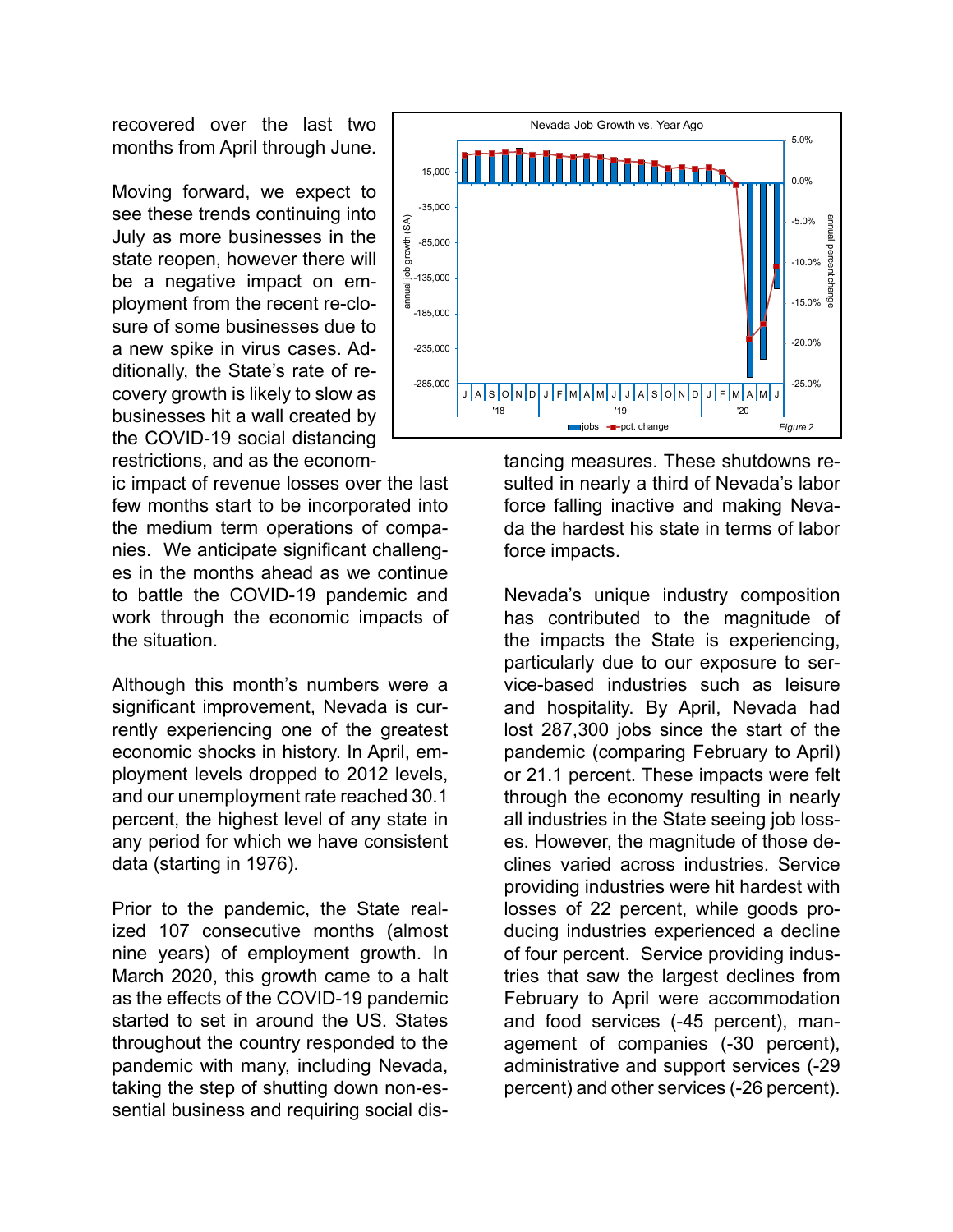

Recovery phase two in Nevada started on Friday, May 29th. Multiple service-based entities were allowed to re-open and return to business in phase two. Businesses allowed to open in phase two include: gyms, fitness facilities and studios, bars and taverns, salons, aesthetic services, skin services, spas, massage services, body art and piercing establishments, aquatic facilities, swimming pools, water parks, museums, art galleries, zoos, aquariums, movie theaters, bowling alleys, mini golf, amusement parks and indoor malls, youth sports facilities, and recreation centers.

Additionally, hotel casinos were allowed to re-open on June 4th in phase two. It should be noted that restrictive guidelines are required in many of the businesses aloud to reopen and most are required to operate at partial capacity as we navigate the pandemic and begin our economic recovery. However, as the state experiences new increases in hospitalizations, additional policy measures may be necessary. The service industries are particularly vulnerable to these restrictions and are likely to be the most impacted by them going forward.

 With nearly 85 percent of Nevada's employment residing in service-providing industries, the large job gains seen of the past two months did not come as a surprise. With the re-opening of several business in the service industry prior to the CES survey reference period of June 12th this month, most of early phase two's recovery was captured. Despite the job recovery over the past two months, both Nevada and in the nation are still down 10.5 percent and 8.6 percent over the year in June, re-

spectively.

Many of the State's industries that were classified non-essential continue to be the most affected despite adding jobs over the month. The most impacted industries are accommodation and food services (-22.4 percent), professional and business services (-14.7 percent) and other services (-15.1 percent). Industries that are up over the year are mining & logging (4.8 percent), Federal government (4.6 percent), and State government (9.2 percent), many of which were deemed essential. (For a snapshot of all of Nevada's industries refer to Figures 4 & 5)

### *Recessions- Shape, Initial Shocks, and Economic Fundamentals*

Although every recession is unique, they all share some common elements. An Economic Shock is an event or change in economic fundamentals/measures that has a significant impact on economic outcomes.

There are several different kinds of eco-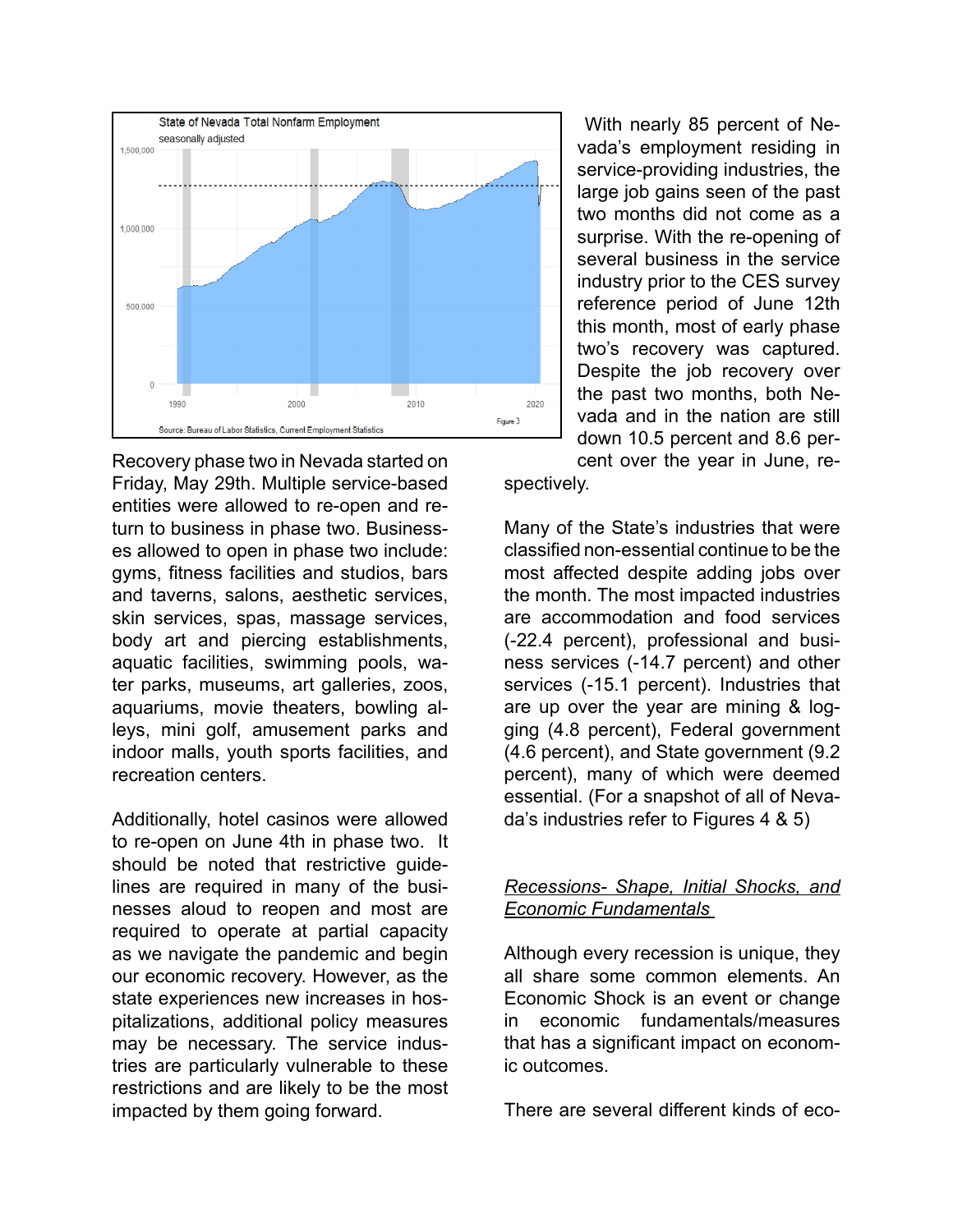### seasonally adjusted State of Nevada Industry Employment June 2020



Source: Bureau of Labor Statistics, Current Employment Statistics Figure 4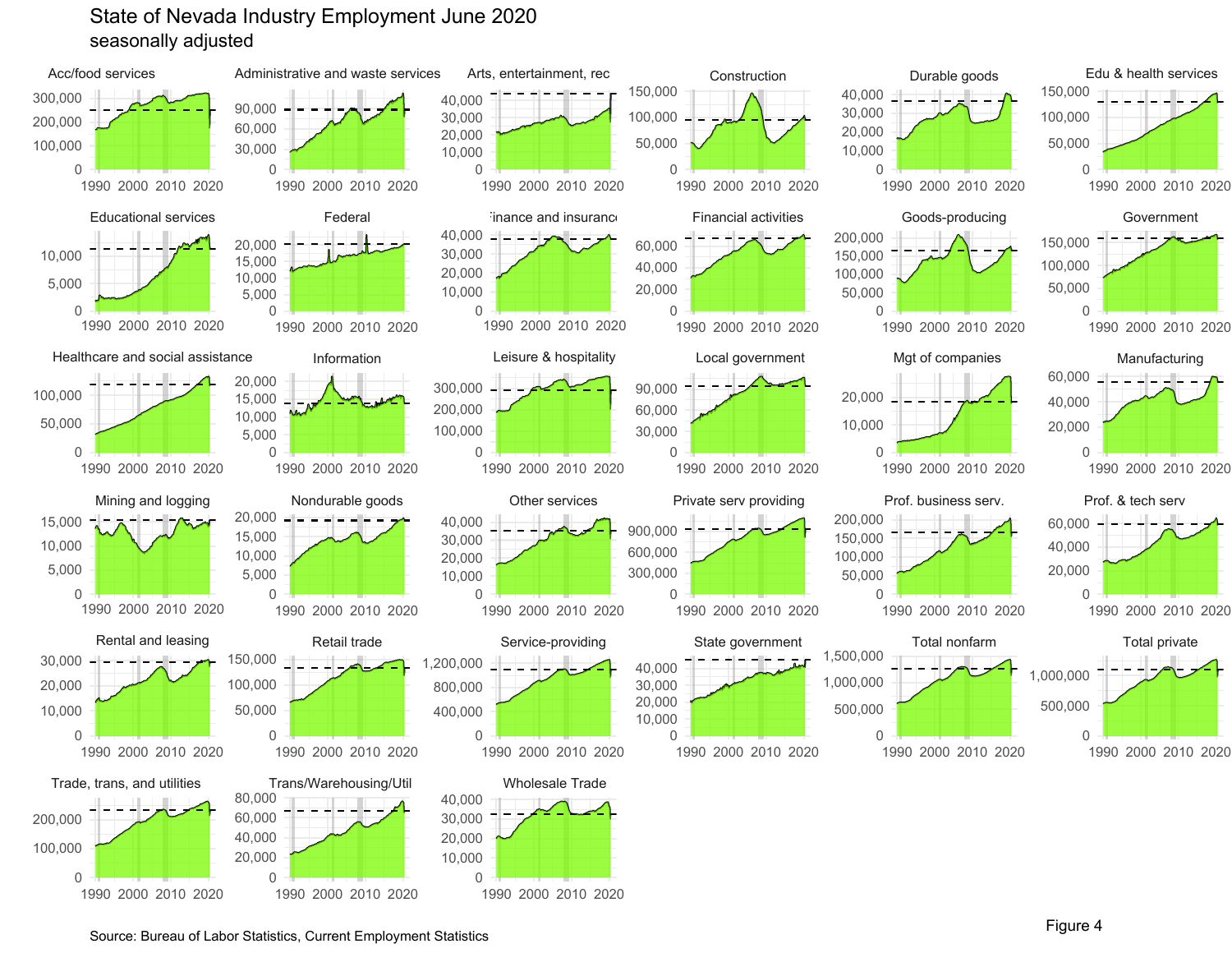| <b>Nevada Industry Employment</b>            |                                |                      |                          |                                  |              |                  |                                 |                                           |  |  |  |  |  |
|----------------------------------------------|--------------------------------|----------------------|--------------------------|----------------------------------|--------------|------------------|---------------------------------|-------------------------------------------|--|--|--|--|--|
| <b>Sector</b>                                | <b>Current</b><br><b>Month</b> | Last<br><b>Month</b> | <b>Monthly</b><br>Change | <b>Monthly</b><br>Growth<br>Rate | Last<br>Year | Annual<br>Change | <b>Annual</b><br>Growth<br>Rate | <b>Percent</b><br>of Area<br><b>Total</b> |  |  |  |  |  |
| <b>Total nonfarm</b>                         | 1,266,400                      | 1,167,500            | 98900                    | 8.50%                            | 1,415,500    | $-149100$        | $-10.50%$                       | 100.00%                                   |  |  |  |  |  |
| Goods-producing                              | 166,300                        | 170,700              | $-4400$                  | $-2.60%$                         | 170,000      | $-3700$          | $-2.20%$                        | 13.10%                                    |  |  |  |  |  |
| Service-providing                            | 1,100,100                      | 996,800              | 103300                   | 10.40%                           | 1,245,500    | $-145400$        | $-11.70%$                       | 86.90%                                    |  |  |  |  |  |
| <b>Mining and logging</b>                    | 15,400                         | 15,300               | 100                      | 0.70%                            | 14,700       | 700              | 4.80%                           | 1.20%                                     |  |  |  |  |  |
| Construction                                 | 95,100                         | 98,600               | $-3500$                  | $-3.50%$                         | 95,900       | $-800$           | $-0.80%$                        | 7.50%                                     |  |  |  |  |  |
| <b>Manufacturing</b>                         | 55,800                         | 56,800               | $-1000$                  | $-1.80%$                         | 59,400       | $-3600$          | $-6.10%$                        | 4.40%                                     |  |  |  |  |  |
| Trade, transportation, and<br>utilities      | 233,000                        | 219,000              | 14000                    | 6.40%                            | 261,500      | $-28500$         | $-10.90\%$                      | 18.40%                                    |  |  |  |  |  |
| Information                                  | 13,800                         | 14,100               | $-300$                   | $-2.10%$                         | 15,200       | $-1400$          | $-9.20%$                        | 1.10%                                     |  |  |  |  |  |
| <b>Financial activities</b>                  | 67,100                         | 67,300               | $-200$                   | $-0.30%$                         | 68,800       | $-1700$          | $-2.50%$                        | 5.30%                                     |  |  |  |  |  |
| <b>Professional and business</b><br>services | 166,500                        | 155,500              | 11000                    | 7.10%                            | 195,200      | $-28700$         | $-14.70%$                       | 13.10%                                    |  |  |  |  |  |
| <b>Education and health</b><br>services      | 130,500                        | 129,000              | 1500                     | 1.20%                            | 144,300      | $-13800$         | $-9.60%$                        | 10.30%                                    |  |  |  |  |  |
| Leisure and hospitality                      | 293,800                        | 221,100              | 72700                    | 32.90%                           | 356,000      | $-62200$         | $-17.50\%$                      | 23.20%                                    |  |  |  |  |  |
| Other services                               | 35,400                         | 33,200               | 2200                     | 6.60%                            | 41,700       | $-6300$          | $-15.10%$                       | 2.80%                                     |  |  |  |  |  |
| Government                                   | 160,000                        | 157,600              | 2400                     | 1.50%                            | 162,800      | $-2800$          | $-1.70%$                        | 12.60%                                    |  |  |  |  |  |
|                                              |                                |                      |                          |                                  |              |                  | Figure 5                        |                                           |  |  |  |  |  |

nomic shocks. First, a "supply shock" is defined as a constraint that diminishes the ability to produce a good/service at a given price. Supply shocks often happen when accidents or disasters occur. Second, a "demand shock" is a sudden change in private expenditure, especially of consumption spending by consumers or of investment spending by businesses. Finally, a "technology shock" is the kind resulting from a technological development that affects productivity.

The COVID-19 pandemic is an example of a mixed shock recession, impacting both supply and demand. As businesses were closed and workers had to stay home, this reduced the economy's capacity for production producing a supply shock. At the same time, individual spending habits have changed as people experience uncertainty, reducing purchases, avoiding public settings like restaurants etc, leading to a demand shock.

One specific example is the shock to the

demand of leisure and hospitality industry in the State. As concerns of the virus emerged and business shutdowns occurred, a demand shock to leisure and hospitality in the State happened as well. While Nevada's constituents and visitors were mandated to avoid hotel casino's and shelter in place, consumer behavior was changed during this time. Money that would have typically been spent on restaurants, bars, gaming, and clubs shifted and was likely spent on groceries and other household items to help weather the pandemic.

According to the most current data from the Nevada Gaming Control Board, May's 2020 casino win of \$5.8 million, down 99.4 percent from May 2019. Because hotel casinos were required to shut down during this time the only revenue generated from May's win was the result of online sports book apps that continued to operate. Employment in leisure and hospitality also reduced significantly from February to April (43 percent) due to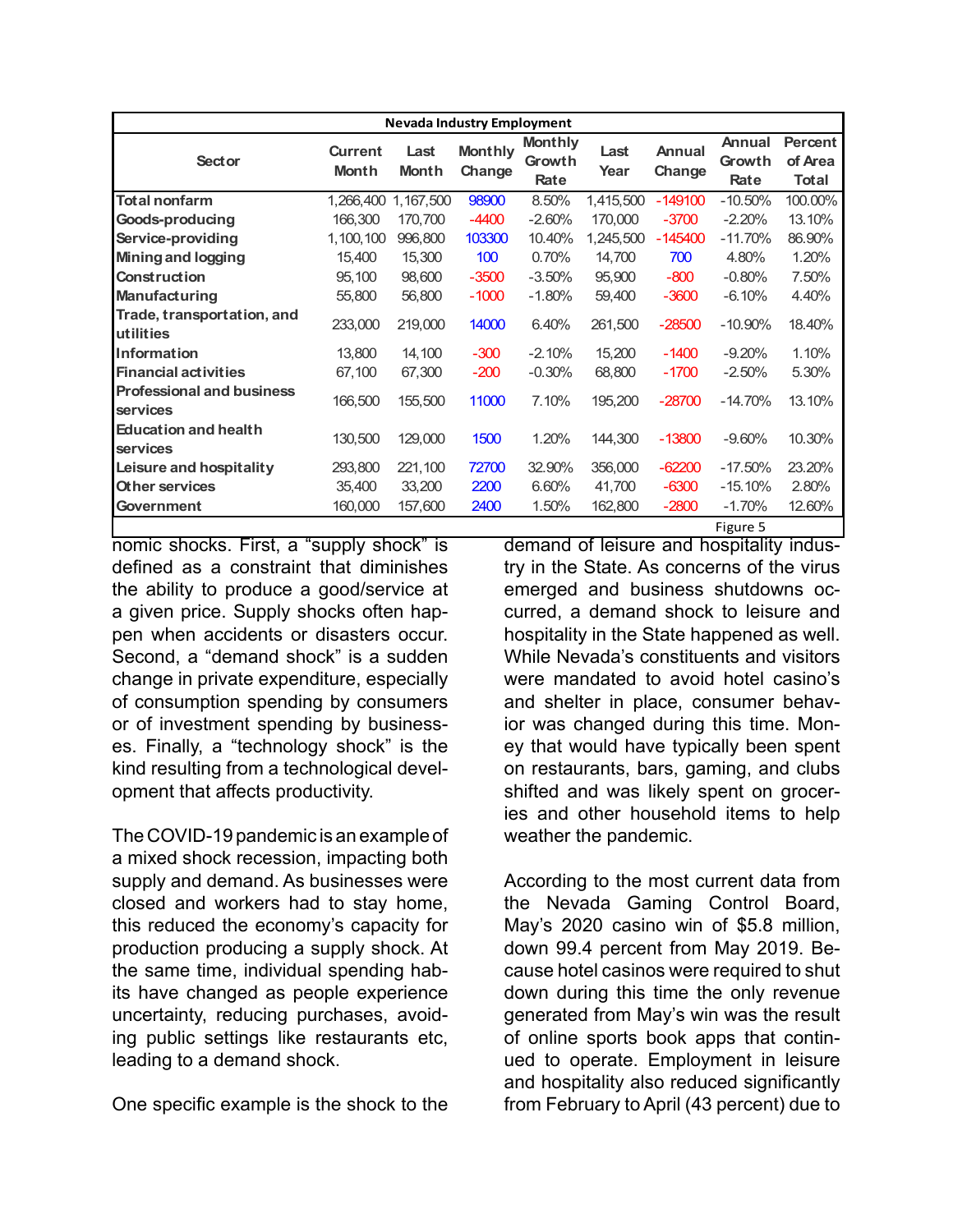the loss in consumer demand and policy restrictions. Although hotel casinos are currently allowed to operate under phase two of Nevada's recover plan, the overall demand for leisure and hospitality has shifted and is reflected in a reduced employment in the industry, reduced visitor volume, a reduced occupancy rate, and lower tax collections.

Additionally, overall, consumer spending has likely decreased in this industry due lost wages or lost wealth after a global economic decline. Because demand also is influenced by a consumer's future income and ability to earn and spend, lost income would lower aggregate demand in consumer behaviors which can help explain downward pressure on demand in the leisure and hospitality industry.

While a "typical" recession is difficult to quantify, the academic term for a recession is defined as two or more consecutive quarters of a negative growth rate of gross domestic product (GDP)—which is the total value of everything that the country produces. However, recessions are

usually in econ tiple fad employi in the  $e$ months range o and mo Recessi like the The Great Recession of 2007 **ASU NORTH** on May 9th.

sult of n multiple  $\blacksquare$ almost  $\blacksquare$ 



These necessary precautions had negative economic consequences and nearly 290,000 jobs were lost in only a matter of two months. As this recession is primarily the result of a policy driven decision and not the result of an underlining declining trend in economic activity, job losses have occurred far more rapidly than in previous recessions. This also means that a good portion of the job losses are likely to be short term, with many people returning to work as the State can start reopen again. With the data covering the week of June 8th -12th, this report reflects the second month of the reopening and recovery which started in phase one

itly been a lot of converpic of recovery shapes. ends to make a shape of s during recessions. The known recession shapes -shaped, W-shaped, and sions. V shaped recesterized by a sharp drop, ately by a fast/steep red events are similar to a sion, except the econo**notation** a bit longer before **before** Wap\_Description<br>
ally fincluded Areas, for Connecting ring a strong recovery bed recession is charac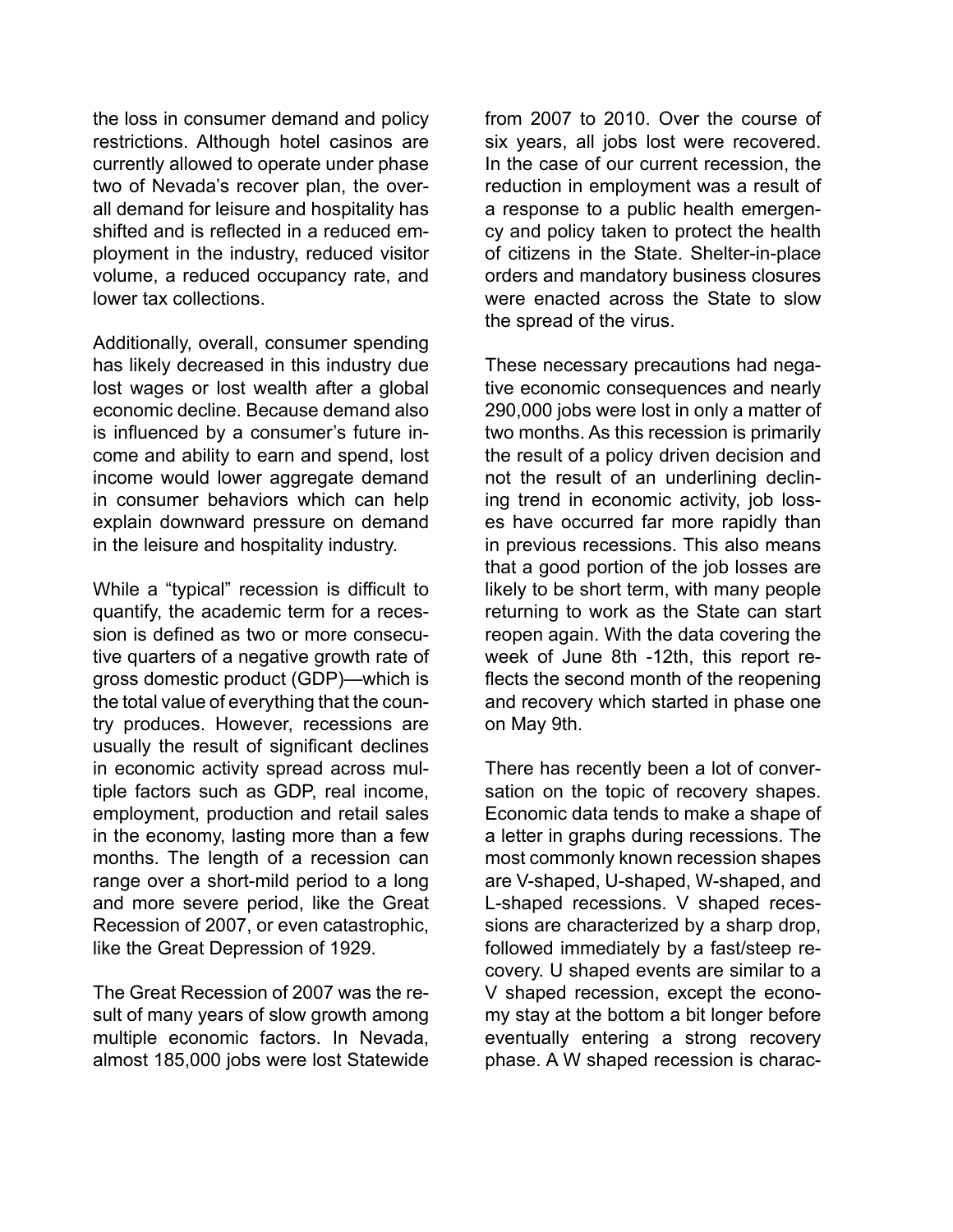terized by a partial recovery followed by a second trough before finally returning to normal. L shaped recessions are characterized by a steep decline with a long slow recovery.

Based on what we have seen so far, and the unique nature of this recession (part policy response and part economic impact driven), it is likely that our recovery will begin as a partial "U" shaped trend as businesses are allowed to reopen over the first few months, followed by a more gradual "L" shaped tail to the recovery that could take years to achieve. With the potential of a second round of business closures though, leading to a "W" are a possibility.

### *What to Expect as we Move Forward?*

There is still significant uncertainty right now. What will happen as businesses begin to reopen? Will there be a significant surge in cases leading to more closures? Will people be afraid to go out and spend? Will temporary job losses turn permanent? How much demand is there currently? All these questions affect what the future recovery will look like.

We currently have some businesses closed and others experiencing additional modifications/restrictions in their operations as we adjust to the new influx in cases in late June/early July. Concerns over personal health, or over financial situation could prevent people from engaging with the economy.

Significant potential weaknesses in economy include the possibility of new/ ongoing closures and restrictions due

to resurgence of the virus, as well as a general decline in consumer confidence, business spending, budget cuts, and the end of some stimulus programs.

The temporary shelter-in-place policies and shutdown of non-essential businesses have impacted many Nevadans. While Nevada has started a phased re-opening of businesses over the past two months, the number of positive cases in the State are trending upwards again. In fact, Nevada currently has the highest rate of coronavirus transmission in the country according to [rt.live](http://rt.live) which is a website tracking the virus and calculates that each case of COVID-19 in Nevada is resulting in 1.56 new infections. If the rate of transmission is above 1, then "the virus will spread quickly," according to the website. An upward trend in COVID-19 cases is concerning and provides economic uncertainly as we move forward.

Because the re-opening of the economy is primarily a policy driven decision, a lot depends on the future spread of the virus and potential further policies put in place to address public safety. If further policy is imposed to prevent the spread of the virus, Nevada's economy would realize further negative impacts. However, if the spread of the virus declines or a vaccine becomes available a quick economic recovery will likely be instore, as the past two months of phased re-openings have demonstrated Nevada's strong underlying economy. For data on COVID-19 trends visit: <https://nvhealthresponse>. nv.gov/ .

For more information on CES estimates in Nevada visit our CES page, [http://ne-](http://nevadaworkforce.com/CES)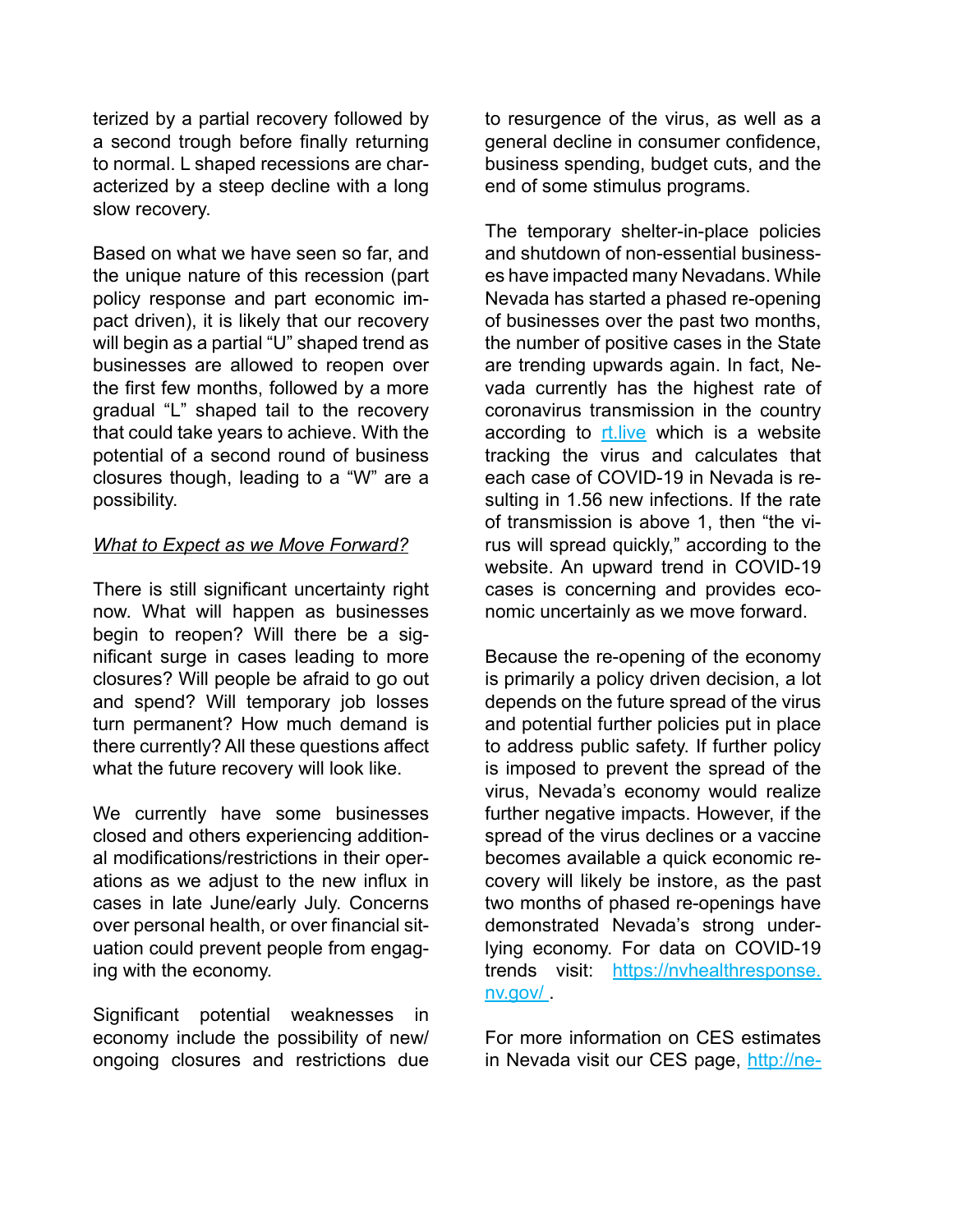#### [vadaworkforce.com/CES](http://nevadaworkforce.com/CES).

## **Unemployment**

Turning our attention to unemployment, the State's unemployment rate declined from 25.3 percent in May 2020 to 15 percent in June, down 10.3 percentage points from May and up 11.0 percentage points when compared to last June. The number of unemployed in the State decreased by nearly 124,872 this month declining from 349,545 in May to 224,673 in June. Of the 429,746 number of unemployed since the

start of the pandemic 205,073 or 48 percent have regained employment over the two-month period from April through June. Currently, the most recent unemployment data available is through the reference period of June 8-12. (Refer to Figure: 6)

While Nevada lost employment at a much faster rate than the nation, it is all adding them back faster. Since the start of the recovery Nevada's unemployment rate has improved by 15.1 percentage point compared to the Nation's improvement of 3.6 percentage point. The gap between Nevada's unemployment rate and the nation's decreased from being 12.0 percent in May to 3.9 percent in June.

Aside from the last two month, the next highest unemployment rate on record was in November 2010 when the State reached 13.7 percent during the Great Recession. Nationally, the unemployment rate is much lower than the rate in Nevada still at 11.1 percent, down 2.2 percentage points from May and up 7.4 percentage point when compared to last



June.

At the peak of the current recession, Nevada reached a rate of 30.1 percent. This was the highest rate for any state in any month in U.S. history with data going back to 1976. Additionally, in April 2020, unemployment rates in 43 states were at their highest levels since the state unemployment data began in January 1976.

#### *Federal Policy Response*

In response the economic shock caused by the COVID-19 pandemic and rising number of unemployed across the nation, the federal government passed monetary policy to alleviate the negative effects of the pandemic. One example of this is the Coronavirus Aid, Relief, and Economic Security (CARES) Act which was passed by Congress on March 27th, 2020. The CARES Act consisted of a \$2 trillion economic relief package that is intended to provide fast and direct economic assistance for American workers, families, and small businesses and preserve jobs while the shock impacts the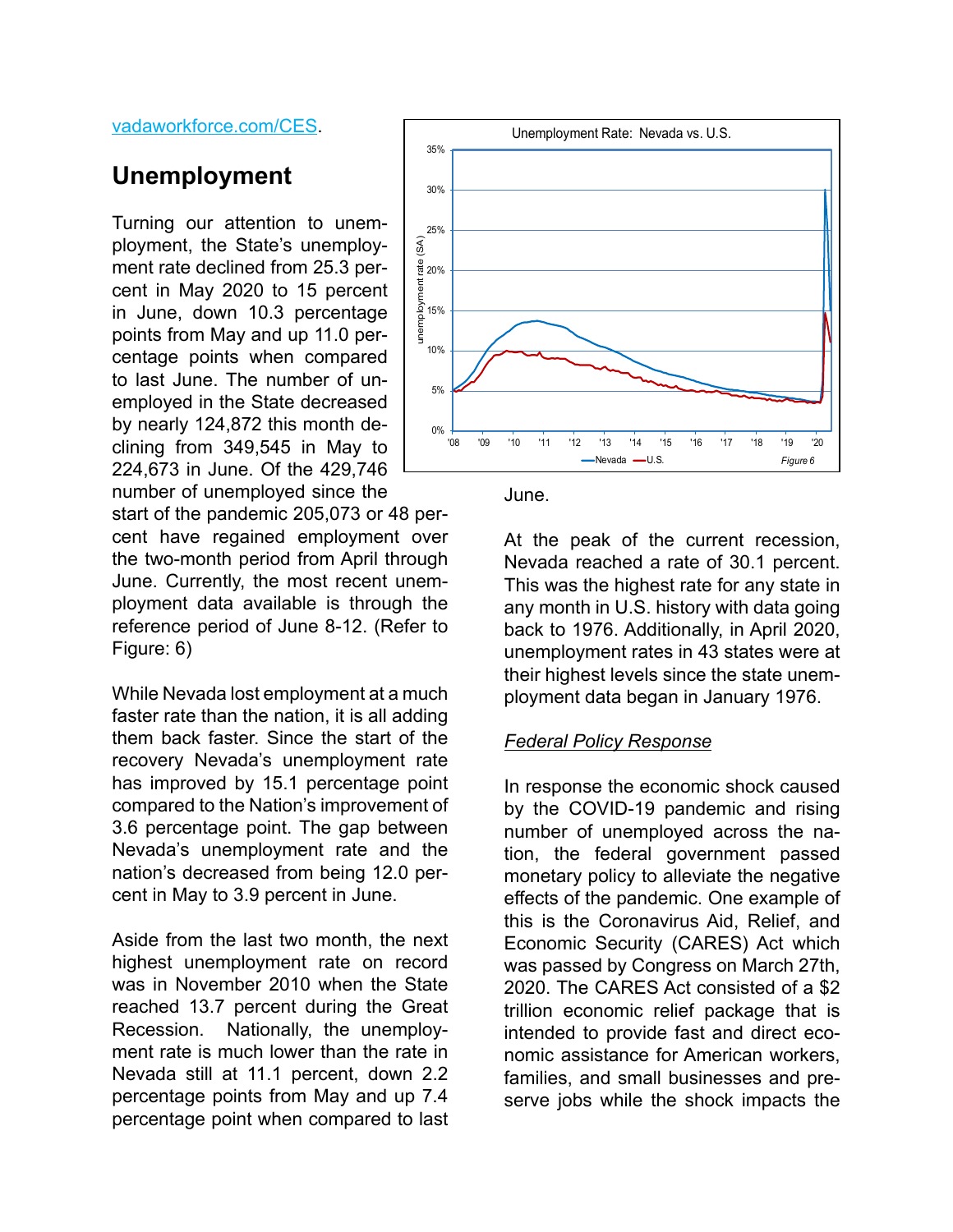economy. This money was distributed through stimulus checks to the public, forgivable business loans and an expansion of UI benefits so consumers in our economy could continue paying for their living expenses while being out of work temporary or indefinitely. While this policy has successfully accomplished some of its intentions it has also increased the federal deficit which could pose a threat to the economy in years to come.

Another example of a policy initiated by the federal government to help mitigate the effects of the pandemic was dropping interest rates. On March 15, 2020 the Federal Reserve dropped interest rates to zero and bought over \$700 billion in government and mortgage-related bonds as part of a wide-ranging emergency action to protect the economy by encouraging consumers to continue to spend. When rates go down, borrowing becomes cheaper, making large purchases on credit more affordable, such as home mortgages, auto loans, and credit card expenses. Theoretically, this policy should also help the economy weather the impacts of the virus. Conversely, lowering interest rates could spur excessive growth and subsequent inflation, undermine the sustainability of the economic expansion after the pandemic. This could result in a "W" shaped recession where the economy declines, followed by quick recovery, accompanied by another decline and recover forming a "W" shape in economic data.

Figures for our unemployment estimates come from the LAUS program. This program produces monthly and annual employment, unemployment, and labor force data for census regions, states, counties, metropolitan areas, and many large cities, based on place of residence. For more LAUS estimates in Nevada visit our LAUS page, [http://nevadaworkforce.](http://nevadaworkforce.com/LAUS) [com/LAUS](http://nevadaworkforce.com/LAUS).

# **Unemployment Insurance**

|                                                 | June 2020 Unemployment Insurance Activity |              |           |               |           |                     |
|-------------------------------------------------|-------------------------------------------|--------------|-----------|---------------|-----------|---------------------|
| Measure                                         | <b>Jun-20</b>                             | Jun-19       | % change  | $May-20$      | % change  | 12 month<br>average |
| <b>Initial Claims</b>                           | 47,859                                    | 9,456        | 406.12%   | 74,469        | $-35.73%$ | 51,575              |
| <b>Weeks Claimed</b>                            | 1,218,214                                 | 73,957       | 1547.19%  | 1,571,599     | $-22.49%$ | 380,587             |
| <b>Weeks Compensated</b>                        | 1,306,150                                 | 57,853       | 2157.70%  | 1,436,268     | $-9.06%$  | 355,150             |
| <b>Amount Compensated</b>                       | \$438,356,270                             | \$20,024,521 | 2089.10%  | \$497,384,019 | $-11.87%$ | \$122,703,149       |
| Weeks Compensated Total Unemployment            | 1,156,671                                 | 53,040       | 2080.75%  | 1,356,445     | $-14.73%$ | 326,435             |
| <b>Amount Compensated Total</b><br>Unemployment | \$409,065,306                             | \$18,945,958 | 2059.12%  | \$481,125,469 | $-14.98%$ | \$116,725,443       |
| <b>First Payments</b>                           | 39,298                                    | 3,846        | 921.79%   | 75,542        | -47.98%   | 32,261              |
| Final Payments (Exhaustions)                    | 5,481                                     | 1,367        | 300.95%   | 3,037         | 80.47%    | 2,054               |
| Average Weekly Benefit                          | \$353.66                                  | \$357.20     | $-0.99%$  | \$354.70      | $-0.29%$  | \$366.02            |
| Average Duration (in weeks)                     | 10.12                                     | 13.19        | $-23.31%$ | 8             | 26.48%    | 11.36               |
| <b>Exhaustion Rate</b>                          | 45.57%                                    | 32.82%       | 38.83%    | 38.16%        | 19.41%    | 34.80%              |
| Source: ETA 5159                                |                                           |              |           |               |           |                     |
| Figure 7                                        |                                           |              |           |               |           |                     |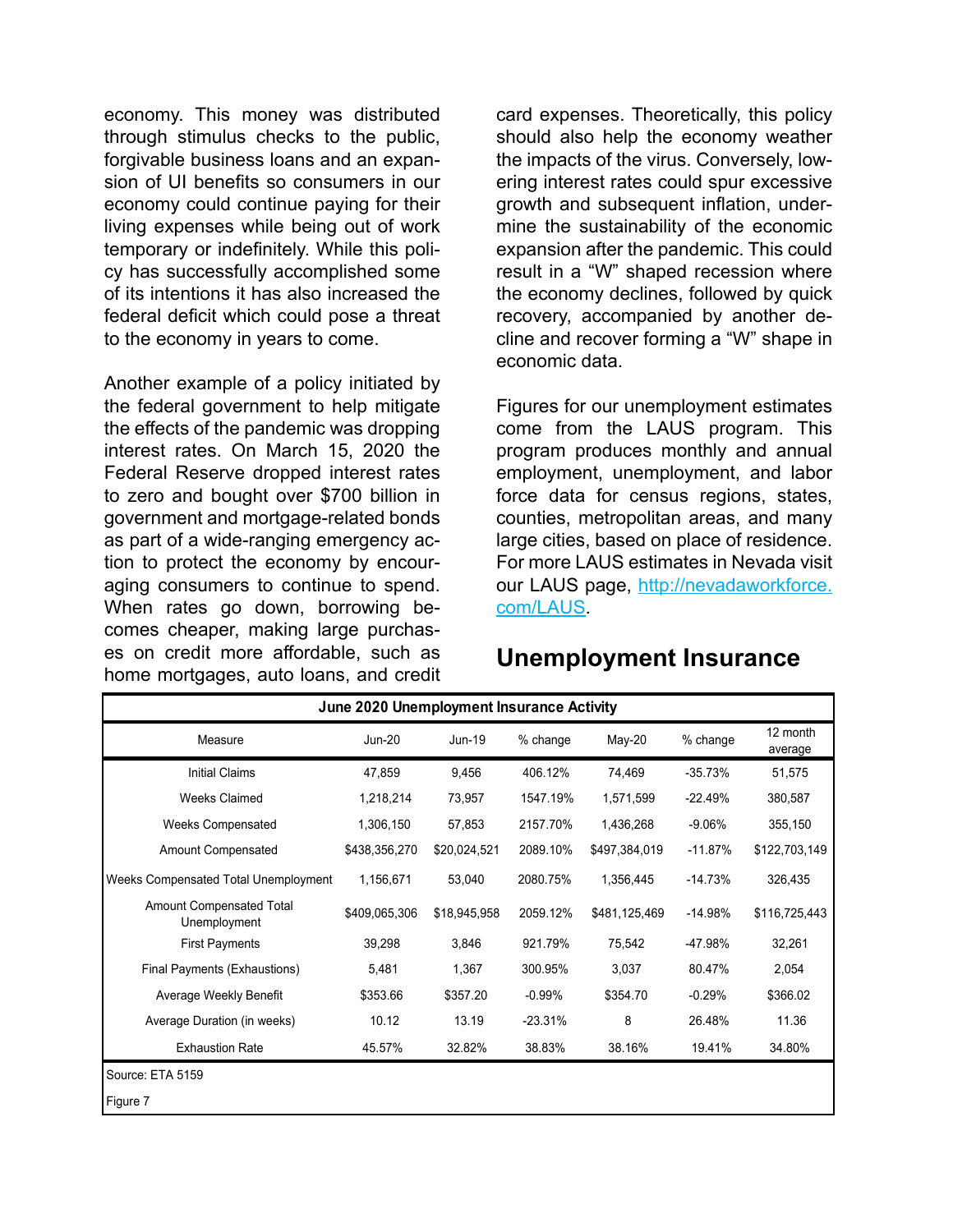

In June, a total of 47,859 initial claims for regular unemployment insurance (UI) were filed, down 26,610, or 35.7 percent, from a month ago. While this indicates a significant reduction in the number of job dislocations across the state as compared to the previous three months, June's claims total is the fourth most in state history and five times higher than prior to the pandemic. Through the first half of 2020, 558,686 regular initial claims have been filed in the Nevada, exceeding the highest number of claims in any full calendar year (2009) by 218,870.

(Refer to Figures: 7 & 8)

Some areas of claims activity showed some indication of improvement following the reopening of businesses across the state, with the number of weeks claimed falling by over 350,000 in the month as compared to May. The decline in claims resulted in a \$59 million decline in benefit payments, with a total of \$438.4 million paid in the month, the second most in state history. This amount does not include Federal Pandemic Unemployment Compensation (FPUC) payments which add \$600 to each claimant's weekly pay-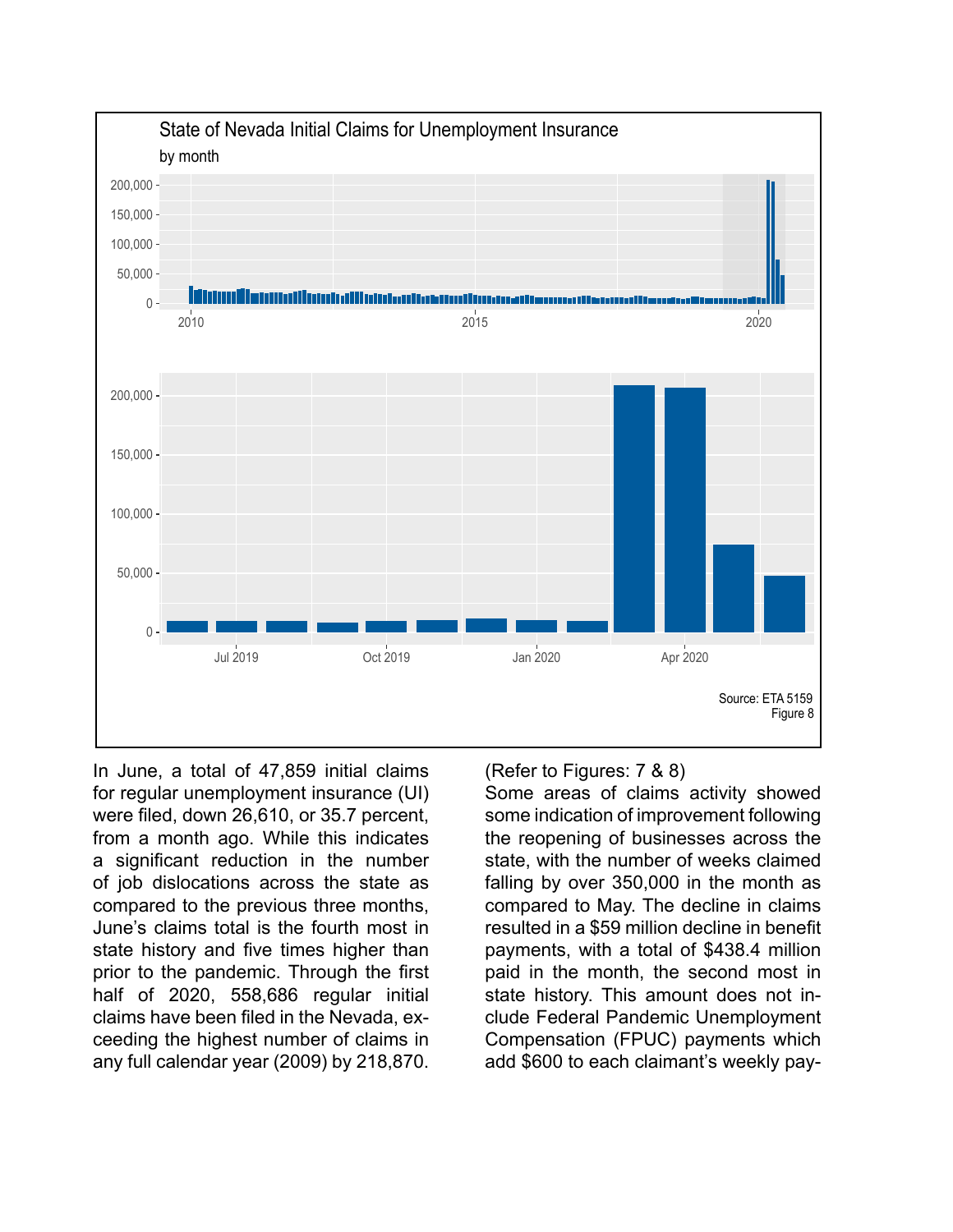

ment. Through the week ending July 4, over \$2 billion in FPUC payments have been made in Nevada. (Refer to Figure: 9)

Unemployment insurance measures that will be closely monitored in the coming months, the exhaustion rate and the number of final payments. Both saw sizable increases in the month, with the exhaustion rate rising to 45.6 percent and final payments increasing to 5,481. Further increases are expected in the coming months. As UI claimants exhaust their regular benefits, they become eligible for benefit extension programs, Pandemic Emergency Unemployment Compensation (PEUC) and state extended benefits (SEB), which, together, allow for as many as 26 more weeks of eligibility.

### *Pandemic Unemployment Assistance*

In mid-May, the State of Nevada implemented and launched a new filing system for Nevada residents who have been affected by the pandemic. This program, known as the Pandemic Unemployment Assistance (PUA) program, is intended for Nevadans who are self-employed, 1099 contract workers, gig workers, or employee's ineligible for regular unemployment insurance (visit https://detr. nv.gov/Page/Pandemic\_Unemploy-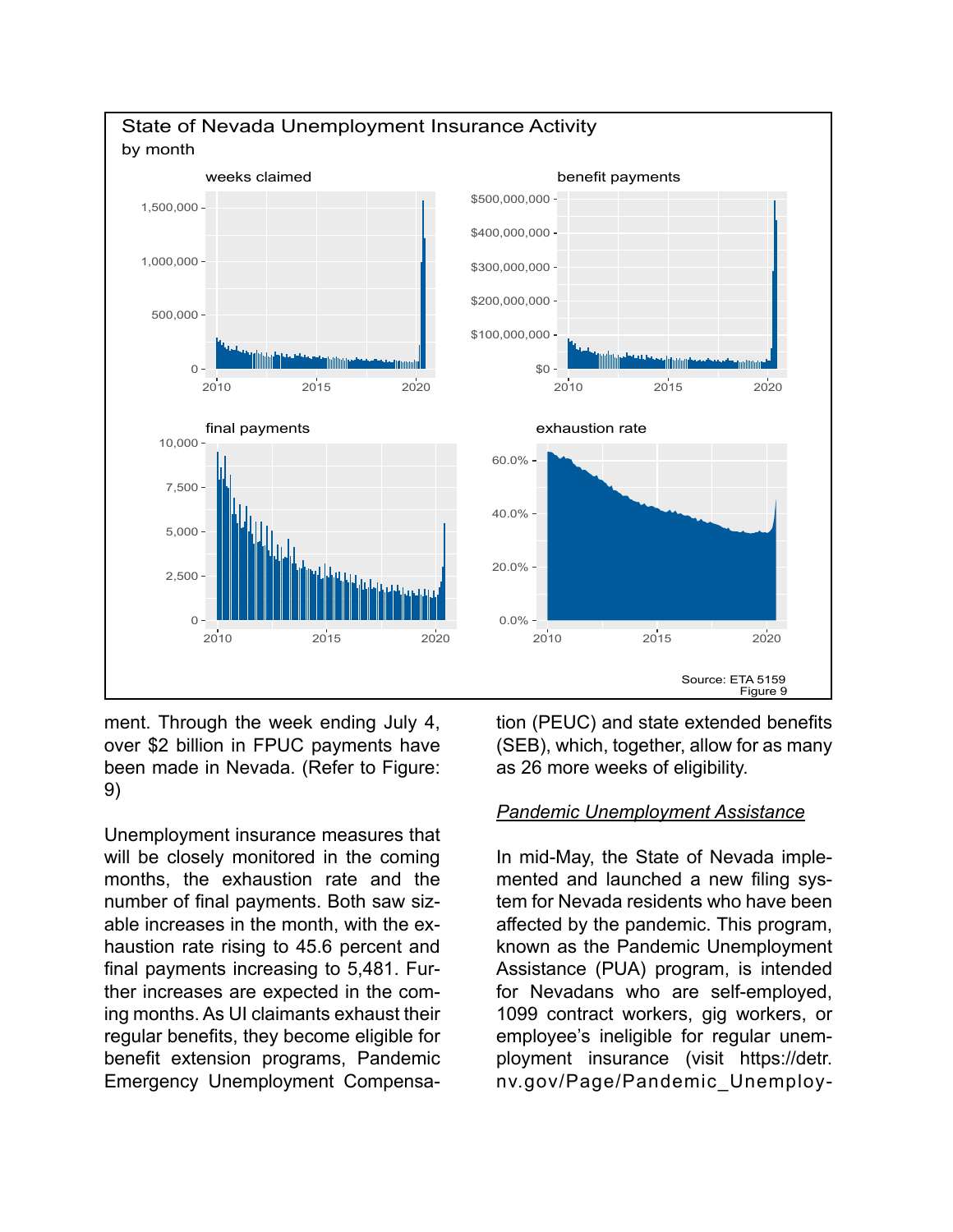

ment Assistance(PUA) for more details on eligibility). Through the week ending July 4, a total of 285,980 initial claims have been filed for the PUA program. With the PUA system not available until May, many filers are eligible for backdated weeks on their claim. Through the week ending July 4, as many as 224,224 claims have been filed in a week, with the most recent week totaling 157,196 claims. These weekly totals are likely to increase as more claimants file for PUA. Through the week ending July 4, \$327.5 million PUA program payments have been made to claimants. Additionally, \$586 million in FPUC payments have been made to PUA claimants. (Refer to Figure: 10)

### *UI Trust Fund*

Prior to the pandemic response, Nevada's UI trust fund held its healthiest balance on record of just over two billion dollars in February 2020. All told, since the worst point of the previous recession, when the State had borrowed nearly \$800 million, the trust fund has grown by \$2.8 billion in eight years. During that same time, Nevada paid off the nearly \$600 million bond that it issued to regain solvency in late 2013. All that is to say that the UI trust fund was very well-positioned at the beginning of the COVID-19 pandemic response. With data through July 10th, the UI trust fund balance has fallen to just over \$760 million, down \$1.24 billion dollars in just

five months. That decline was precipitated primarily in the second quarter of the year, when \$1.22 billion in UI benefit compensation was paid out. (Refer to Figures: 11 & 12)

# **Nevada Unemployment Services Available**

DETR serves all Nevada citizens by being the State's lead workforce development agency. DETR consists of divisions that offer workforce related services, job placement and training, services for people with disabilities, investigation of claims of discrimination, unemployment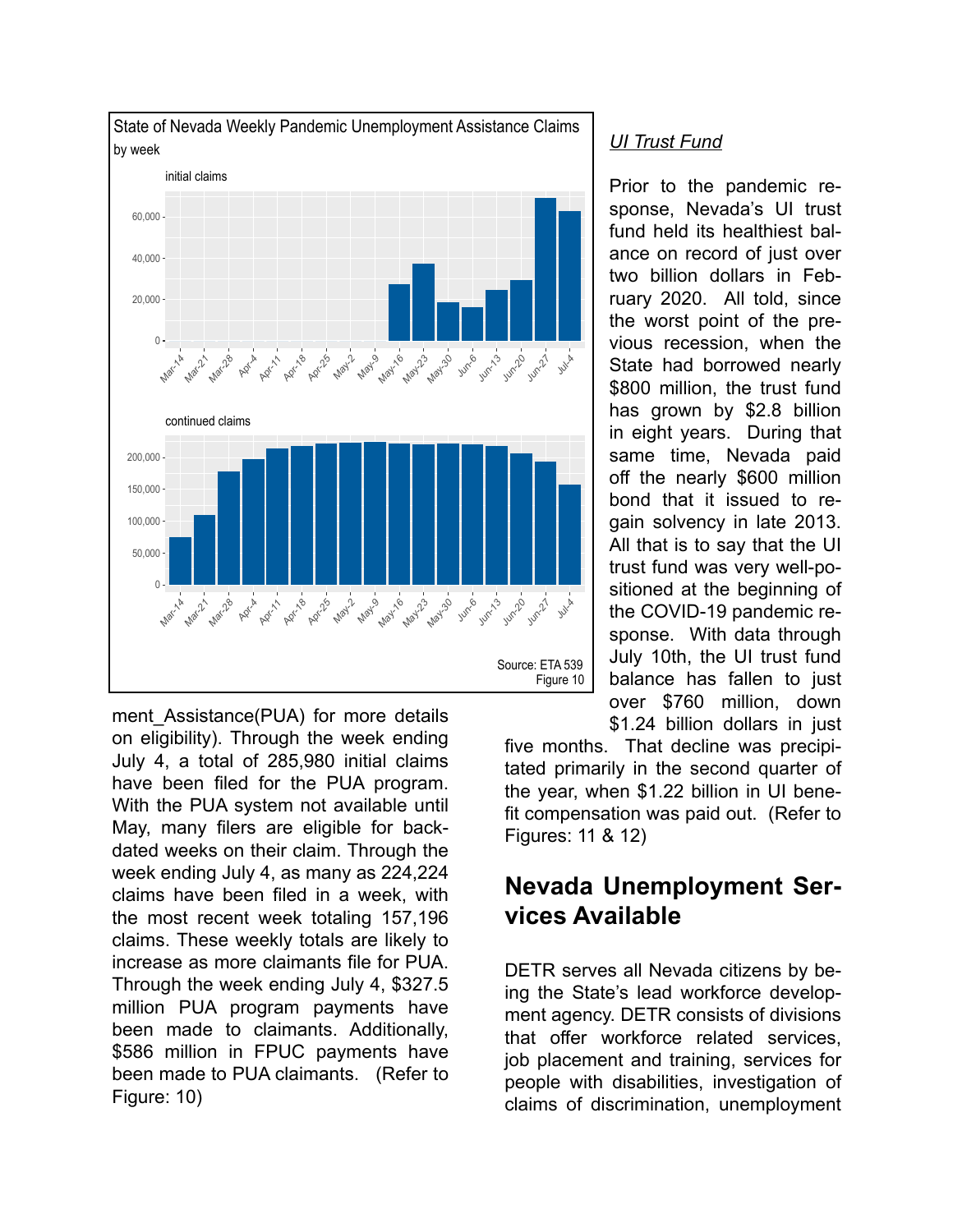

insurance benefits, and labor market data.

For current updates from the department and to find resources available, please

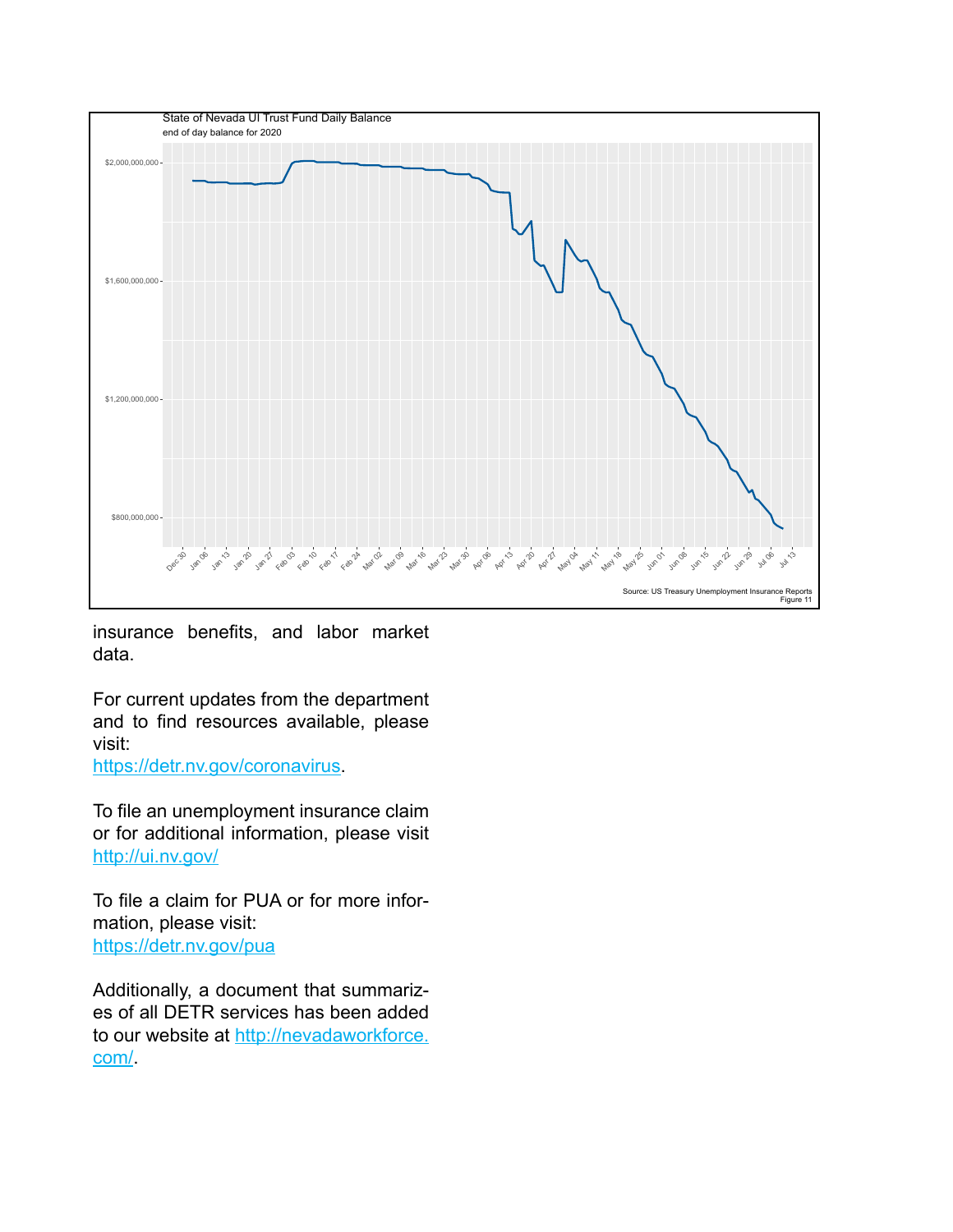



*This workforce product was funded by a grant awarded by the U.S. Department of Labor's Employment and Training Administration. The product was created by the* **Prepared** by the Research and Analysis <sub>AS</sub>Bureau with contributions from: Alex Capello, *Jason Gortari, Jeremey Hays, Michael La Rue, Dionny McDonnell, Christopher Robison, Dave Schmidt, Marianne Segurson, Tim Wilcox recipient and does not necessarily reflect the official position of the U.S. Department of Labor. The U.S. Department of Labor makes no guarantees, warranties, or assurances of any kind, express or implied, with respect to such information, including any information on linked sites and including, but not limited to, accuracy of the information or its completeness, timeliness, usefulness, adequacy, continued availability, or ownership. This product is copyrighted by the institution that created it. Internal use by an organization and/or personal use by an individual for non-commercial purposes is permissible. All other uses require the prior authorization of the copyright owner.*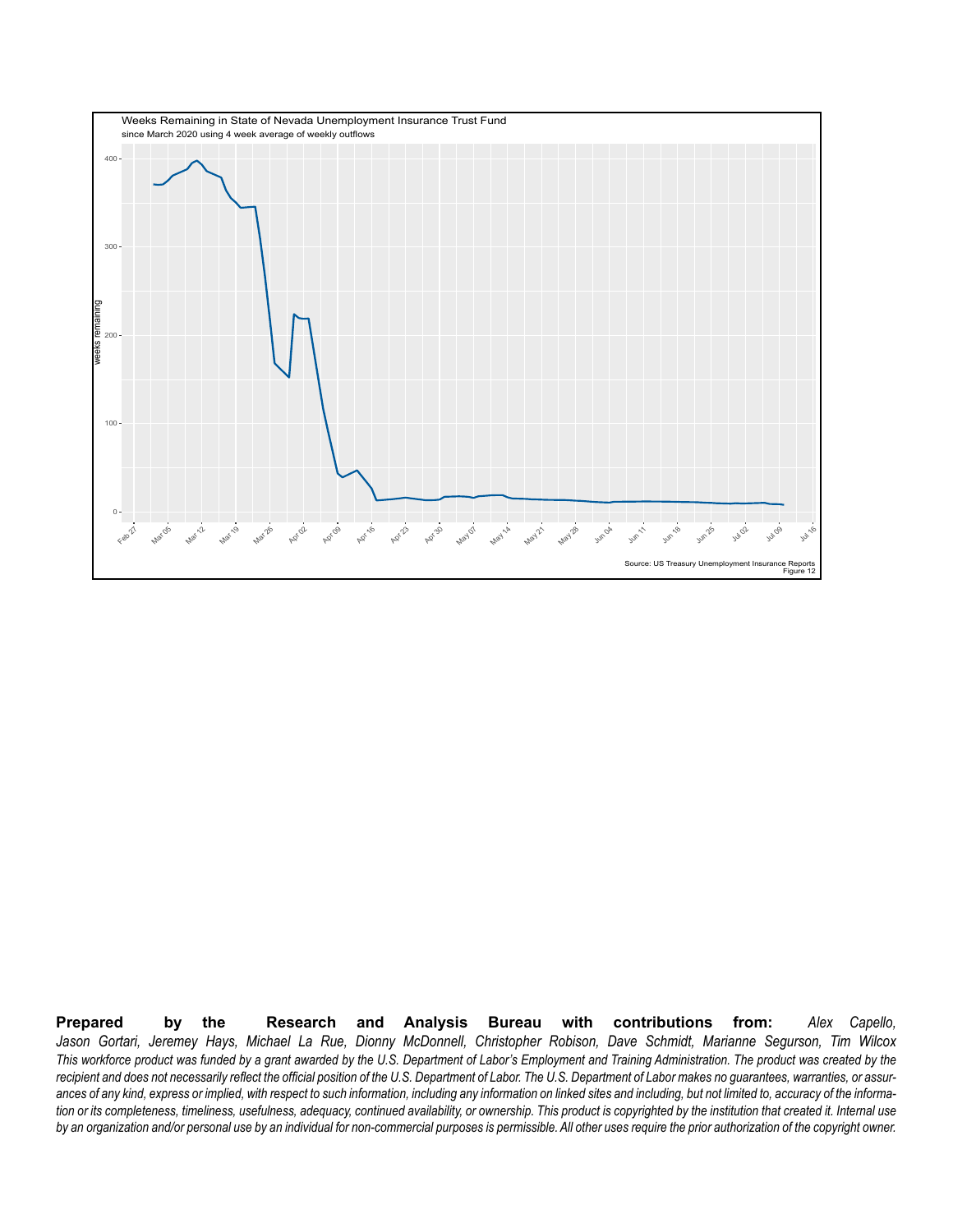

## **6/1/2020**

|                            |                                                                            | M/M   | <b>Y/Y</b> | Y/Y%     |
|----------------------------|----------------------------------------------------------------------------|-------|------------|----------|
|                            | <b>Nevada</b><br>(Seasonally Adjusted)                                     | 98.9  | $-149.1$   | $-10.5%$ |
|                            | <b>Nevada</b><br>(Non-Seasonally Adjusted)                                 | 100.0 | $-144.8$   | $-10.2%$ |
|                            | <b>United States</b><br>(Seasonally Adjusted)<br>(Employment in thousands) | 4,800 | $-12,957$  | $-8.6%$  |
| <b>Unemployment Rates:</b> |                                                                            |       |            |          |
|                            | Nevada Statewide<br>(Seasonally Adjusted)                                  |       | 15.0%      |          |
|                            | Nevada Statewide<br>(Non-Seasonally Adjusted)                              |       | 15.2%      |          |
|                            | <b>United States</b><br>(Seasonally Adjusted)                              |       | 11.1%      |          |

 **Employment estimates are produced by the Current Employment Statistics program.**

 **Labor Force estimates are produced by the Local Area Unemployment Statistics program.**

 **operates these programs in cooperation with the U.S. Department of Labor, Bureau of Labor Statistics. Research and Analysis Bureau, Nevada Department of Employment, Training and Rehabilitation**

 **Telephone (775) 684-0450**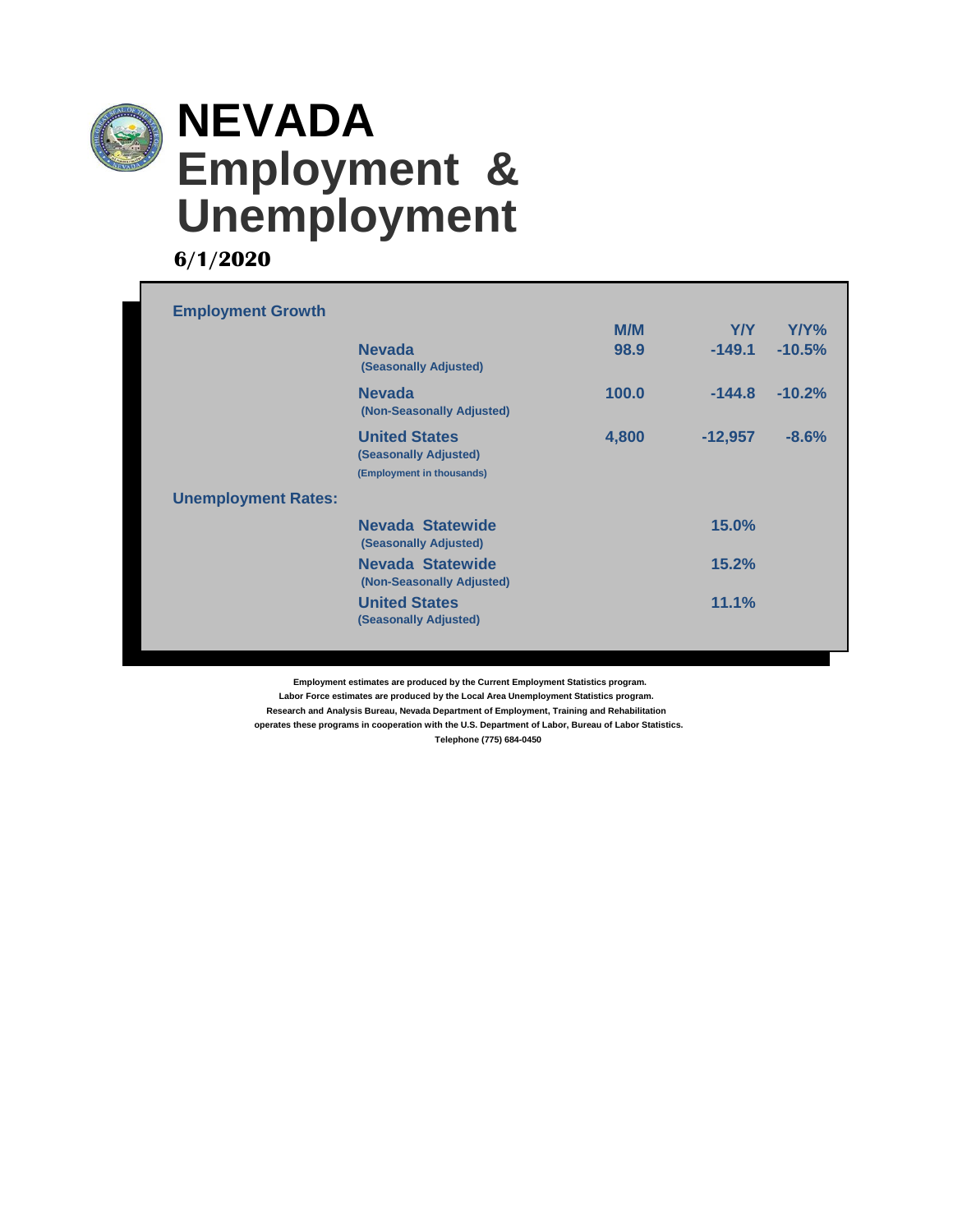# **Nevada Labor Force Summary**

| <b>Statewide (Estimates In Thousands)</b> |          |          |          |                        |          |  |  |  |  |  |  |  |  |
|-------------------------------------------|----------|----------|----------|------------------------|----------|--|--|--|--|--|--|--|--|
|                                           | $Jun-20$ | $Jun-19$ |          | <b>CHANGE % CHANGE</b> | $May-20$ |  |  |  |  |  |  |  |  |
| <b>Seasonally Adjusted</b>                |          |          |          |                        |          |  |  |  |  |  |  |  |  |
| <b>LABOR FORCE</b>                        | 1498.4   | 1542.0   | $-43.6$  | $-2.8%$                | 1382.8   |  |  |  |  |  |  |  |  |
| <b>EMPLOYMENT</b>                         | 1273.7   | 1481.1   | $-207.4$ | $-14.0%$               | 1033.3   |  |  |  |  |  |  |  |  |
| <b>UNEMPLOYMENT</b>                       | 224.7    | 60.9     | 163.8    | 268.9%                 | 349.5    |  |  |  |  |  |  |  |  |
| <b>UNEMPLOYMENT RATE</b>                  | 15.0%    | 3.9%     |          |                        | 25.3%    |  |  |  |  |  |  |  |  |
| <b>Non-Seasonally Adjusted</b>            |          |          |          |                        |          |  |  |  |  |  |  |  |  |
| <b>LABOR FORCE</b>                        | 1500.3   | 1543.7   | $-43.4$  | $-2.8%$                | 1382.2   |  |  |  |  |  |  |  |  |
| <b>EMPLOYMENT</b>                         | 1272.7   | 1479.9   | $-207.2$ | $-14.0%$               | 1035.1   |  |  |  |  |  |  |  |  |
| <b>UNEMPLOYMENT</b>                       | 227.6    | 63.7     | 163.8    | 257.0%                 | 347.1    |  |  |  |  |  |  |  |  |
| <b>UNEMPLOYMENT RATE</b>                  | 15.2%    | 4.1%     |          |                        | 25.1%    |  |  |  |  |  |  |  |  |

UNEMPLOYMENT RATES BASED ON UNROUNDED DATA

Employment adjusted by census relationships to reflect number of persons by place of residence.

Information compiled by DETR's Research & Analysis Bureau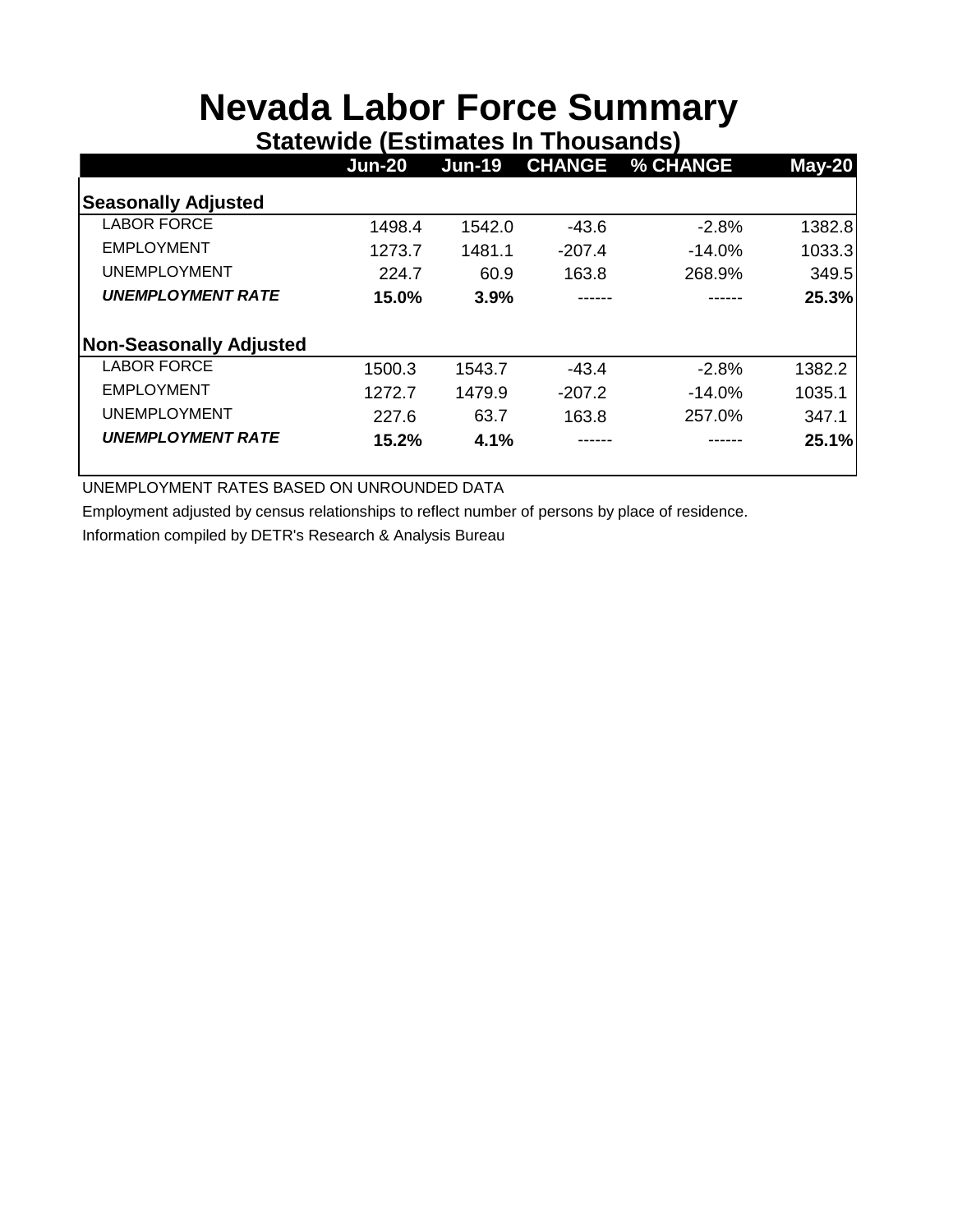# **Seasonally Adjusted Establishment Based Industrial Employment Nevada Statewide**

|                                              | (Estimates In Thousands) |        |          |                               |        |
|----------------------------------------------|--------------------------|--------|----------|-------------------------------|--------|
|                                              | <b>Jun-20</b>            |        |          | Jun-19 CHANGE % CHANGE May-20 |        |
| <b>Total All Industries</b>                  | 1266.4                   | 1415.5 | $-149.1$ | $-10.5%$                      | 1167.5 |
| <b>Natural Resources &amp; Mining</b>        | 15.4                     | 14.7   | 0.7      | 4.8%                          | 15.3   |
| <b>Construction</b>                          | 95.1                     | 95.9   | $-0.8$   | $-0.8%$                       | 98.6   |
| <b>Manufacturing</b>                         | 55.8                     | 59.4   | $-3.6$   | $-6.1%$                       | 56.8   |
| <b>Durable Goods</b>                         | 36.6                     | 40.1   | $-3.5$   | $-8.7%$                       | 37.4   |
| Non-durable Goods                            | 19.2                     | 19.3   | $-0.1$   | $-0.5%$                       | 19.4   |
| <b>Trade, Transportation &amp; Utilities</b> | 233.0                    | 261.5  | $-28.5$  | $-10.9%$                      | 219.0  |
| Wholesale                                    | 32.6                     | 38.7   | $-6.1$   | $-15.8%$                      | 32.0   |
| <b>Retail Trade</b>                          | 133.7                    | 148.4  | $-14.7$  | $-9.9%$                       | 119.8  |
| Transportation, Warehousing & Utilities      | 66.7                     | 74.4   | $-7.7$   | $-10.3%$                      | 67.2   |
| <b>Information</b>                           | 13.8                     | 15.2   | $-1.4$   | $-9.2%$                       | 14.1   |
| <b>Financial Activities</b>                  | 67.1                     | 68.8   | $-1.7$   | $-2.5%$                       | 67.3   |
| Finance and Insurance                        | 37.8                     | 38.8   | $-1.7$   | $-2.5%$                       | 38.4   |
| Real Estate & Rental Leasing                 | 29.3                     | 30.0   | $-0.7$   | $-2.3%$                       | 28.9   |
| <b>Professional &amp; Business Services</b>  | 166.5                    | 195.2  | $-28.7$  | $-14.7%$                      | 155.5  |
| Professional, Scientific and Technical       | 59.7                     | 61.3   | $-1.6$   | $-2.6%$                       | 58.8   |
| Management of Companies and Enterprises      | 18.3                     | 27.5   | $-9.2$   | $-33.5%$                      | 17.9   |
| Administrative & Support and Waste Mgt.      | 88.5                     | 106.4  | $-17.9$  | $-16.8%$                      | 78.8   |
| <b>Education and Health Services</b>         | 130.5                    | 144.3  | $-13.8$  | $-9.6%$                       | 129.0  |
| <b>Educational Services</b>                  | 11.3                     | 13.2   | $-1.9$   | $-14.4%$                      | 11.7   |
| <b>Health Care and Social Assistance</b>     | 119.2                    | 131.1  | $-11.9$  | $-9.1%$                       | 117.3  |
| <b>Leisure and Hospitality</b>               | 293.8                    | 356.0  | $-62.2$  | $-17.5%$                      | 221.1  |
| Arts, Entertainment and Recreation           | 44.1                     | 34.1   | 10.0     | 29.3%                         | 31.0   |
| <b>Accommodation and Food Service</b>        | 249.7                    | 321.9  | $-72.2$  | $-22.4%$                      | 190.1  |
| <b>Other Services</b>                        | 35.4                     | 41.7   | $-6.3$   | $-15.1%$                      | 33.2   |
| <b>Government</b>                            | 160.0                    | 162.8  | $-2.8$   | $-1.7%$                       | 157.6  |
| Federal                                      | 20.4                     | 19.5   | 0.9      | 4.6%                          | 20.3   |
| <b>State</b>                                 | 45.1                     | 41.3   | 3.8      | 9.2%                          | 40.8   |
| Local                                        | 94.5                     | 102.0  | $-7.5$   | $-7.4%$                       | 96.5   |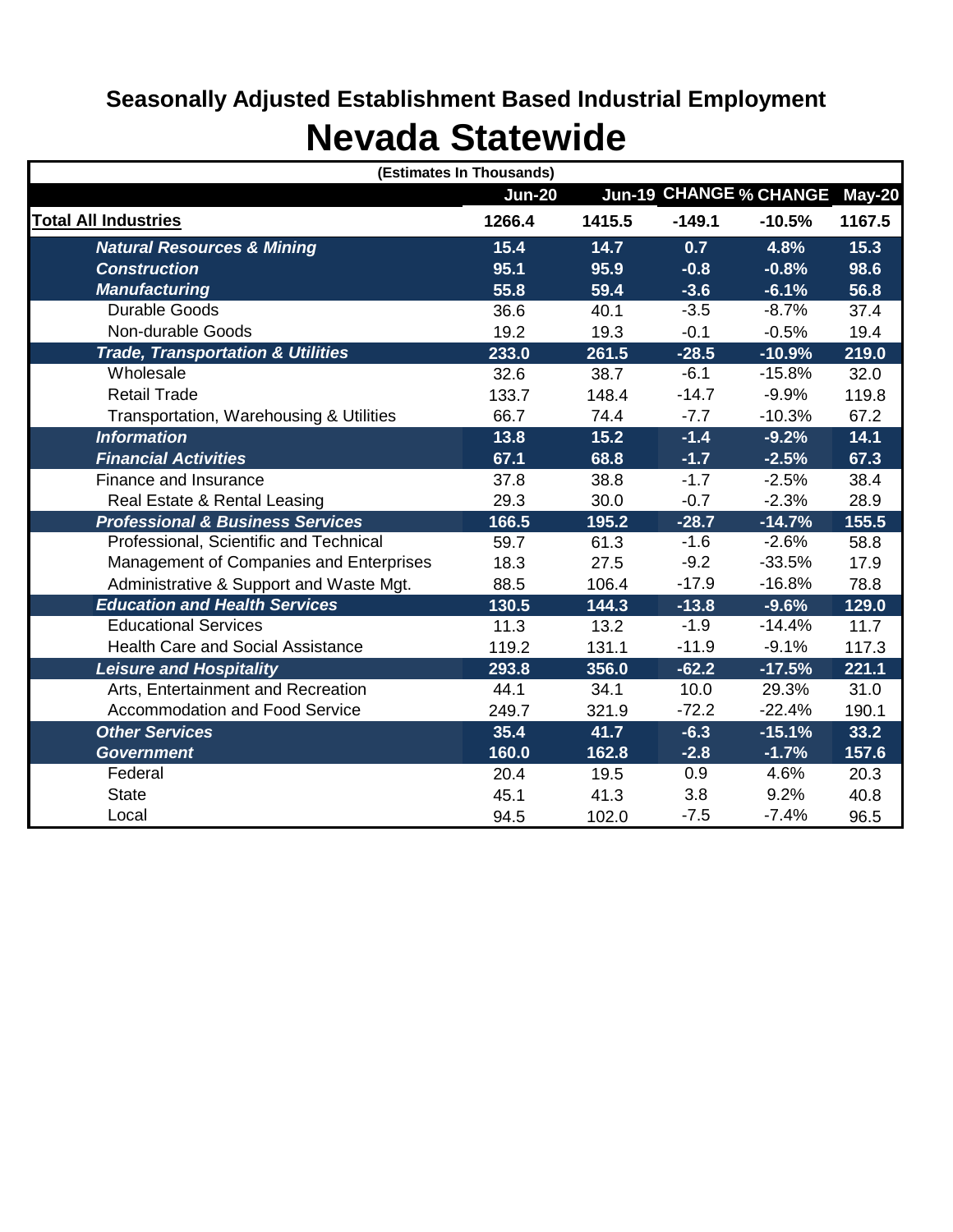### **Non-Seasonally Adjusted Establishment Based Industrial Employment Nevada Statewide**

| ,,,,,,,,,,,,,,,,,,,,     |  |  |
|--------------------------|--|--|
| (Estimates In Thousands) |  |  |

|                                                 | <b>Jun-20</b> | <b>Jun-19</b> | <b>CHANGE</b> | % CHANGE           | May-20 |
|-------------------------------------------------|---------------|---------------|---------------|--------------------|--------|
| <b>Total All Industries</b>                     | 1269.7        | 1414.5        | $-144.8$      | -10.2%             | 1169.7 |
| <b>Goods Producing</b>                          | 168.0         | 171.1         | $-3.1$        | $-1.8%$            | 169.8  |
| <b>Natural Resources &amp; Mining</b>           | 15.7          | 14.8          | 0.9           | 6.1%               | 15.3   |
| Metal Ore Mining                                | 12.1          | 11.2          | 0.9           | 8.0%               | 12.0   |
| Construction                                    | 96.1          | 96.7          | $-0.6$        | $-0.6%$            | 97.9   |
| <b>Construction of Buildings</b>                | 17.2          | 17.9          | $-0.7$        | $-3.9%$            | 17.1   |
| <b>Specialty Trade Contractors</b>              | 70.9          | 70.3          | 0.6           | 0.9%               | 71.9   |
| Manufacturing                                   | 56.2          | 59.6          | $-3.4$        | $-5.7%$            | 56.6   |
| Durable Goods                                   | 37.0          | 40.2          | $-3.2$        | $-8.0%$            | 37.2   |
| Non-durable Goods                               | 19.2          | 19.4          | $-0.2$        | $-1.0%$            | 19.4   |
| <b>Service Providing</b>                        | 1101.7        | 1243.4        | $-141.7$      | $-11.4%$           | 999.9  |
| <b>Private Service Providing</b>                | 945.0         | 1084.5        | -139.5        | $-12.9%$           | 840.2  |
| <b>Trade, Transportation &amp; Utilities</b>    | 231.8         | 260.1         | $-28.3$       | -10.9%             | 217.0  |
| Wholesale                                       | 32.5          | 38.9          | $-6.4$        | $-16.5%$           | 31.9   |
| <b>Retail Trade</b>                             | 133.0         | 147.0         | $-14.0$       | $-9.5%$            | 118.6  |
| Food & Beverage Stores                          | 25.1          | 24.8          | 0.3           | 1.2%               | 23.4   |
| <b>Health and Personal Care Stores</b>          | 8.3           | 9.1           | $-0.8$        | $-8.8%$            |        |
|                                                 | 66.3          | 74.2          | $-7.9$        | $-10.6%$           | 66.5   |
| Transportation, Warehousing & Utilities         | 4.1           | 4.1           | 0.0           | 0.0%               |        |
| <b>Utilities</b>                                |               |               |               |                    |        |
| Transportation & Warehousing                    | 62.2          | 70.1          | $-7.9$        | $-11.3%$           | 62.4   |
| <b>Transit and Ground Passenger</b>             | 6.7           | 10.7          | $-4.0$        | $-37.4%$           |        |
| Taxi and Limousine Service                      | 3.4           | 6.2           | $-2.8$        | $-45.2%$           |        |
| Information                                     | 14.1          | 15.8          | $-1.7$        | -10.8%             | 14.2   |
| Telecommunications                              | 3.6           | 4.0           | $-0.4$        | $-10.0%$           |        |
| <b>Financial Activities</b>                     | 67.6          | 68.9          | $-1.3$        | $-1.9%$            | 67.3   |
| Finance and Insurance                           | 37.9          | 38.6          | $-0.7$        | $-1.8%$            | 38.2   |
| Credit Intermediation and Related Activities    | 20.0          | 20.0          | 0.0           | 0.0%               | 19.8   |
| Real Estate & Rental Leasing                    | 29.7          | 30.3          | $-0.6$        | $-2.0%$            | 29.1   |
| <b>Professional &amp; Business Services</b>     | 166.6         | 194.3         | $-27.7$       | $-14.3%$           | 155.4  |
| Professional, Scientific and Technical          | 59.3          | 60.9          | $-1.6$        | $-2.6%$            | 58.8   |
| Management of Companies and Enterprises         | 18.3          | 27.5          | $-9.2$        | $-33.5%$           | 17.8   |
| Administrative & Support and Waste Mgt.         | 89.0          | 105.9         | $-16.9$       | $-16.0%$           | 78.8   |
| Administrative & Support Services               | 86.0          | 101.7         | $-15.7$       | $-15.4%$           | 75.7   |
| <b>Employment Services</b>                      | 18.9          | 23.2          | $-4.3$        | $-18.5%$           | 16.4   |
| <b>Education and Health Services</b>            | 131.2         | 143.7         | $-12.5$       | $-8.7%$            | 129.0  |
| <b>Educational Services</b>                     | 11.2          | 12.8          | $-1.6$        | $-12.5%$           | 11.8   |
| Health Care and Social Assistance               | 120.0         | 130.9         | $-10.9$       | $-8.3%$            | 117.2  |
| Ambulatory Health Care Services                 | 54.7          | 58.1          | $-3.4$        | $-5.9%$            | 50.3   |
| Hospitals                                       | 33.1          | 33.0          | 0.1           | 0.3%               | 33.4   |
| <b>Leisure and Hospitality</b>                  | 297.9         | 359.6         | $-61.7$       | -17.2%             | 223.8  |
| Arts, Entertainment and Recreation              | 45.8          | 35.2          | 10.6          | 30.1%              | 31.9   |
| Amusement, Gambling, and Recreation Industries  | 34.5          | 27.2          | 7.3           | 26.8%              | 24.0   |
| Accommodation and Food Service                  | 252.1         | 324.4         | $-72.3$       | $-22.3%$           | 191.9  |
| Accommodation                                   | 142.1         | 191.2         | $-49.1$       | $-25.7%$           | 119.6  |
| Casino Hotels                                   | 134.3         | 173.4         | $-39.1$       | $-22.5%$           | 108.1  |
| Gaming Industries                               | 12.0          | 10.1          | 1.9           | 18.8%              |        |
| Food Services and Drinking Places               | 110.0         | 133.2         | $-23.2$       | $-17.4%$           | 72.3   |
| <b>Full-Service Restaurants</b>                 | 56.6          | 64.0          | $-7.4$        | $-11.6%$           | 29.3   |
| <b>Limited-Service Restaurants</b>              | 54.9          | 54.9          | 0.0           | 0.0%               | 37.9   |
| <b>Other Services</b>                           | 35.8          | 42.1          | $-6.3$        | -15.0%             | 33.5   |
| Government                                      | 156.7         | 158.9         | $-2.2$        | $-1.4%$            | 159.7  |
| Federal                                         | 20.6          | 19.6          | 1.0           | 5.1%               | 20.3   |
| <b>State</b>                                    | 42.5          | 38.6          | 3.9           | 10.1%              | 41.7   |
| <b>State Government Educational Services</b>    | 20.9          | 18.6          | 2.3           | 12.4%              | 21.5   |
| <b>State Government Excluding Education</b>     | 21.6          | 20.0          | 1.6           | 8.0%               | 20.2   |
|                                                 |               |               |               |                    |        |
| Local                                           | 93.6          | 100.7         | $-7.1$        | $-7.1%$<br>$-7.0%$ | 97.7   |
| Local Government Educational Services           | 47.9          | 51.5          | $-3.6$        |                    | 53.1   |
| Local Government excluding Educational Services | 45.7          | 49.2          | $-3.5$        | $-7.1%$            | 44.6   |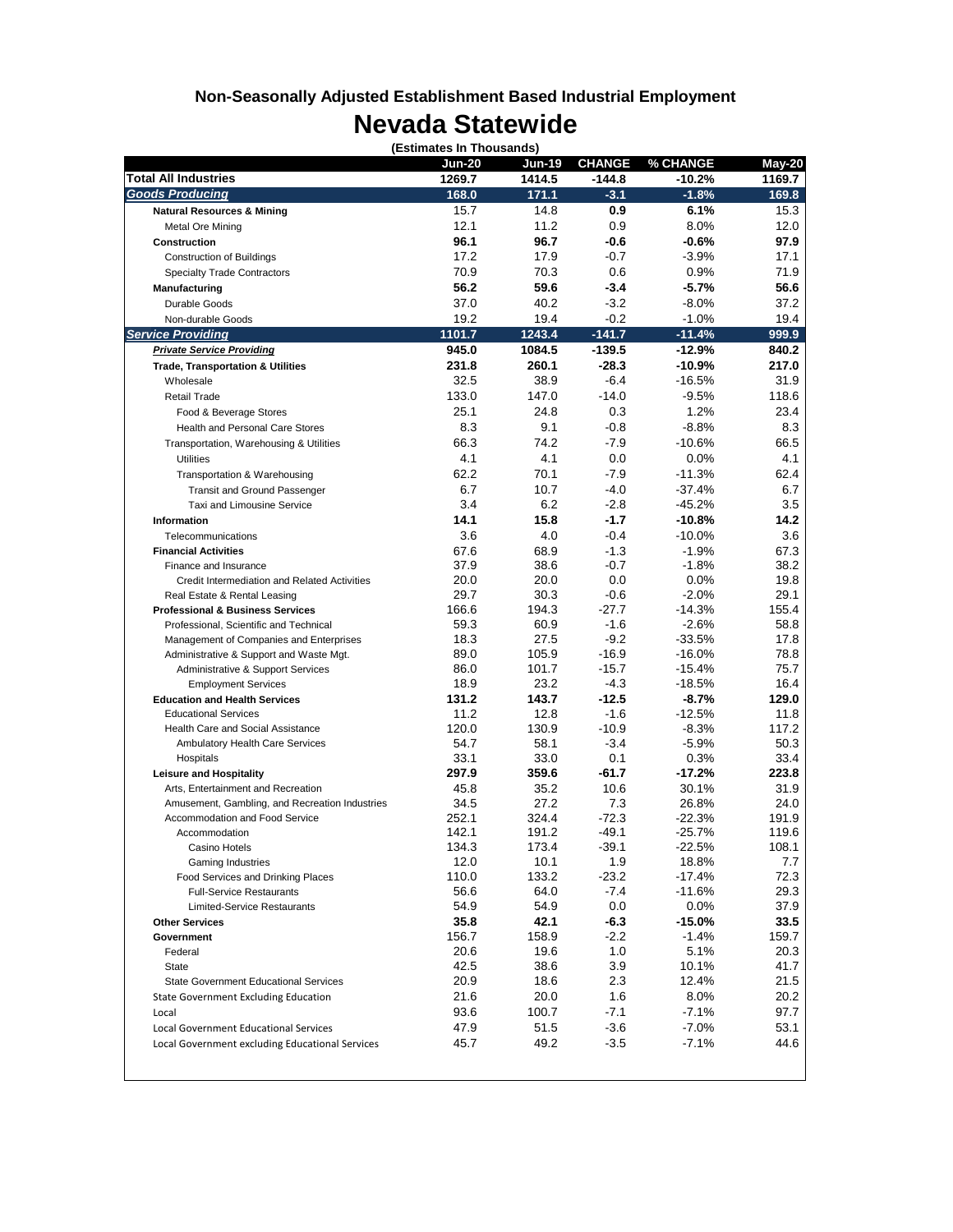#### **2019 Seasonally Adjusted Industrial Employment (Estimates In Thousands)**

#### **Nevada Statewide**

|                                                                                                                                                                                       | <b>Jun-19</b> | <b>Jul-19</b> | Aug-19  | <b>Sep-19</b> | Oct-19  | <b>Nov-19</b> | <b>Dec-19</b> | <b>Jan-20</b> | Feb-20  | <b>Mar-20</b> | Apr-20  | $May-20$ | <b>Jun-20</b> | <b>AVERAGE</b> |
|---------------------------------------------------------------------------------------------------------------------------------------------------------------------------------------|---------------|---------------|---------|---------------|---------|---------------|---------------|---------------|---------|---------------|---------|----------|---------------|----------------|
| <b>Total All Industries</b>                                                                                                                                                           | 1.415.5       | 1.419.8       | 1.423.4 | 1.424.5       | 1.422.5 | 1.427.3       | ,425.2        | 429.6         | 1.426.3 | 1.404.6       | 1,139.0 | 1,167.5  | 1.266.4       | 1,364.7        |
| <b>Natural Resources &amp; Mining</b>                                                                                                                                                 | 14.7          | 14.6          | 14.7    | 14.7          | 14.8    | 14.5          | 14.2          | 14.0          | 14.3    | 14.5          | 14.2    | 15.3     | 15.4          | 14.6           |
| <b>Construction</b>                                                                                                                                                                   | 95.9          | 96.4          | 96.6    | 97.4          | 97.7    | 99.6          | 97.9          | 98.0          | 99.4    | 103.3         | 94.7    | 98.6     | 95.1          | 97.9           |
| Manufacturing                                                                                                                                                                         | 59.4          | 59.5          | 59.6    | 59.4          | 59.2    | 59.0          | 59.3          | 59.1          | 59.3    | 58.9          | 57.3    | 56.8     | 55.8          | 58.6           |
| Durable Goods                                                                                                                                                                         | 40.1          | 40.1          | 40.2    | 40.1          | 39.8    | 39.6          | 39.8          | 39.6          | 39.6    | 39.1          | 37.9    | 37.4     | 36.6          | 39.2           |
| Non-durable Goods                                                                                                                                                                     | 19.3          | 19.4          | 19.4    | 19.3          | 19.4    | 19.4          | 19.5          | 19.5          | 19.7    | 19.8          | 19.4    | 19.4     | 19.2          | 19.5           |
| <b>Trade, Transportation &amp; Utilities</b>                                                                                                                                          | 261.5         | 261.9         | 262.3   | 262.4         | 263.2   | 262.0         | 260.8         | 259.4         | 258.6   | 254.6         | 213.9   | 219.0    | 233.0         | 250.9          |
| Wholesale                                                                                                                                                                             | 38.7          | 38.7          | 38.6    | 38.7          | 38      | 37.5          | 36.7          | 36.2          | 36.4    | 36.0          | 30.1    | 32.0     | 32.6          | 36.0           |
| Retail Trade                                                                                                                                                                          | 148.4         | 148.3         | 148.2   | 148.0         | 148.8   | 148.3         | 147.7         | 147.5         | 146.6   | 143.8         | 118.7   | 119.8    | 133.7         | 141.6          |
| Transportation, Warehousing & Utilities                                                                                                                                               | 74.4          | 74.9          | 75.5    | 75.7          | 76.4    | 76.2          | 76.4          | 75.7          | 75.6    | 74.8          | 65.1    | 67.2     | 66.7          | 73.4           |
| <b>Information</b>                                                                                                                                                                    | 15.2          | 15.8          | 15.8    | 16.0          | 15.7    | 15.8          | 15.8          | 15.7          | 15.7    | 15.6          | 14.1    | 14.1     | 13.8          | 15.3           |
| <b>Financial Activities</b>                                                                                                                                                           | 68.8          | 68.8          | 69.2    | 69.3          | 69.8    | 70.2          | 70.5          | 70.2          | 69.7    | 68.4          | 66.3    | 67.3     | 67.1          | 68.9           |
| Finance and Insurance                                                                                                                                                                 | 38.8          | 38.9          | 39.1    | 39.2          | 39.7    | 39.8          | 40.1          | 39.9          | 39.6    | 39.0          | 38.6    | 38.4     | 37.8          | 39.2           |
| Real Estate & Rental Leasing                                                                                                                                                          | 30.0          | 29.9          | 30.1    | 30.1          | 30.1    | 30.4          | 30.4          | 30.3          | 30.1    | 29.4          | 27.7    | 28.9     | 29.3          | 29.7           |
| <b>Professional &amp; Business Services</b>                                                                                                                                           | 195.2         | 195.5         | 195.9   | 196.8         | 196.3   | 199.4         | 199.1         | 204.5         | 200.0   | 197.8         | 157.9   | 155.5    | 166.5         | 188.8          |
| Professional, Scientific and Technical                                                                                                                                                | 61.3          | 61.5          | 62      | 61.8          | 62.6    | 63.3          | 63.3          | 64.5          | 63.4    | 63.4          | 60.9    | 58.8     | 59.7          | 62.1           |
| Management of Companies and Enterprises                                                                                                                                               | 27.5          | 27.5          | 27.4    | 27.5          | 27.4    | 27.4          | 27.4          | 27.2          | 27.0    | 27.3          | 18.9    | 17.9     | 18.3          | 25.1           |
| Administrative & Support and Waste Mqt.                                                                                                                                               | 106.4         | 106.5         | 106.5   | 107.5         | 106.30  | 108.7         | 108.4         | 112.8         | 109.6   | 107.1         | 78.1    | 78.8     | 88.5          | 101.6          |
| <b>Education and Health Services</b>                                                                                                                                                  | 144.3         | 144.4         | 145.1   | 144.8         | 144     | 144.8         | 144.1         | 145.9         | 146.4   | 145.0         | 128.5   | 129.0    | 130.5         | 141.0          |
| <b>Educational Services</b>                                                                                                                                                           | 13.2          | 12.8          | 13.2    | 13.1          | 13.6    | 13.6          | 13.7          | 13.9          | 13.8    | 13.4          | 11.8    | 11.7     | 11.3          | 13.0           |
| Health Care and Social Assistance                                                                                                                                                     | 131.1         | 131.6         | 131.9   | 131.7         | 130.4   | 131.2         | 130.4         | 132.0         | 132.6   | 131.6         | 116.7   | 117.3    | 119.2         | 128.1          |
| <b>Leisure and Hospitality</b>                                                                                                                                                        | 356.0         | 356.1         | 355.8   | 356.1         | 353.7   | 353.7         | 355.4         | 355.4         | 354.4   | 338.5         | 203.6   | 221.1    | 293.8         | 324.8          |
| Arts. Entertainment and Recreation                                                                                                                                                    | 34.1          | 34.1          | 34.3    | 34.7          | 34.8    | 35.0          | 35.2          | 35.3          | 35.3    | 32.9          | 27.5    | 31.0     | 44.1          | 34.5           |
| Accommodation and Food Service                                                                                                                                                        | 321.9         | 322.0         | 321.5   | 321.4         | 318.9   | 318.7         | 320.2         | 320.1         | 319.1   | 305.6         | 176.1   | 190.1    | 249.7         | 290.3          |
| <b>Other Services</b>                                                                                                                                                                 | 41.7          | 41.6          | 41.8    | 41.6          | 41.3    | 41.4          | 41.2          | 41.5          | 41.7    | 40.9          | 30.8    | 33.2     | 35.4          | 39.4           |
| Government                                                                                                                                                                            | 162.8         | 165.2         | 166.6   | 166           | 166.8   | 166.9         | 166.9         | 165.9         | 166.8   | 167.1         | 157.7   | 157.6    | 160.0         | 164.5          |
| Federal                                                                                                                                                                               | 19.5          | 19.6          | 19.7    | 19.7          | 19.7    | 20.0          | 19.7          | 19.9          | 20.1    | 20.2          | 20.2    | 20.3     | 20.4          | 20.0           |
| State                                                                                                                                                                                 | 41.3          | 41.5          | 41.4    | 41.8          | 41.3    | 41.2          | 41.0          | 40.8          | 40.8    | 40.7          | 40.7    | 40.8     | 45.1          | 41.4           |
| Local                                                                                                                                                                                 | 102.0         | 104.1         | 105.5   | 104.5         | 105.8   | 105.7         | 106.2         | 105.2         | 105.9   | 106.2         | 96.8    | 96.5     | 94.5          | 103.1          |
| Detail may not add due to rounding. This report reflects non-ag employment by place of work. It does not necessarily coincide with labor force concept. Includes multiple jobholders. |               |               |         |               |         |               |               |               |         |               |         |          | Jun-20        |                |
| Information compiled by DETR's Reseach & Analysis Bureau                                                                                                                              |               |               |         |               |         |               |               |               |         |               |         |          |               |                |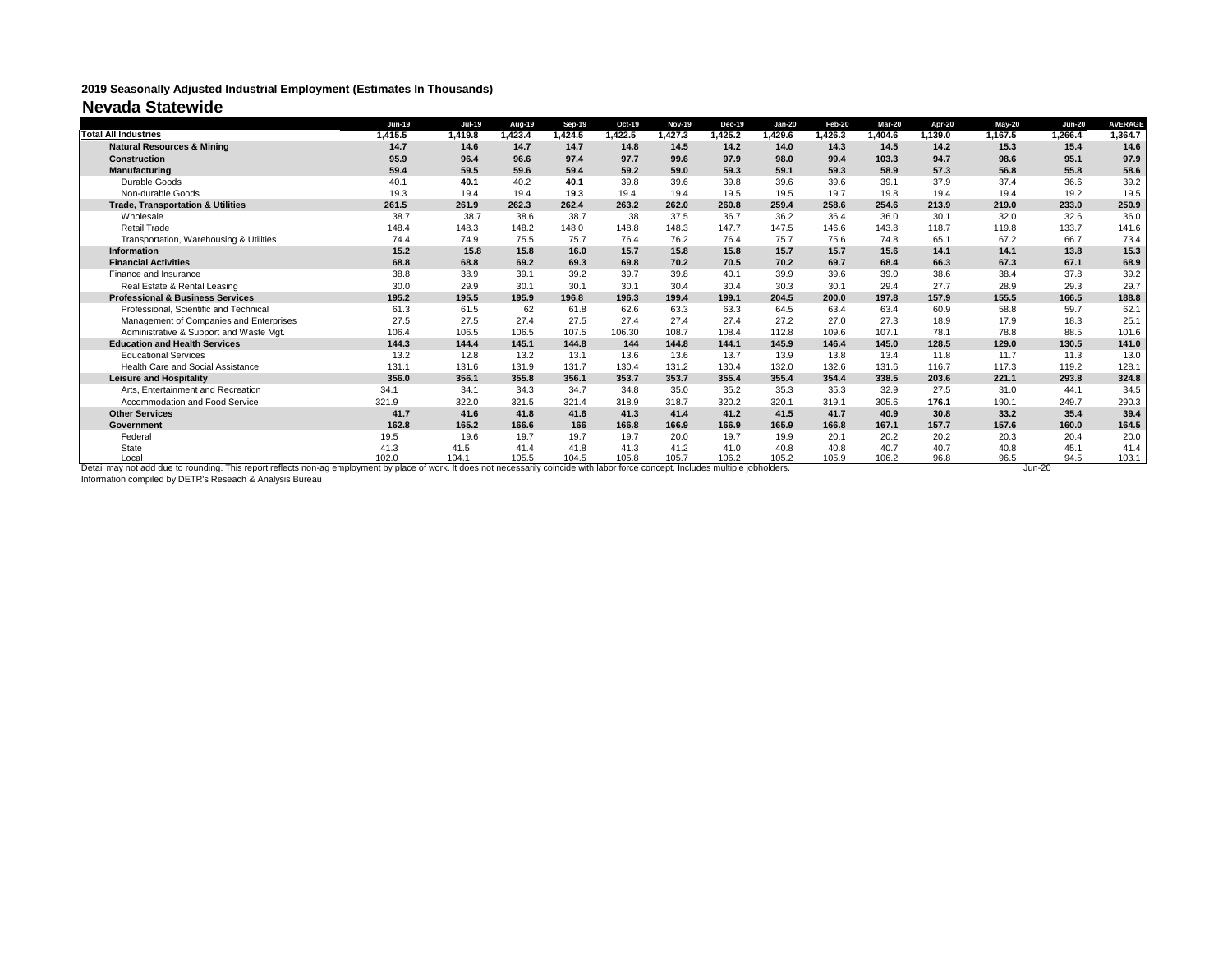#### **2019 Non-Seasonally Adjusted Industrial Employment (Estimates In Thousands) Nevada Statewide**

|                                                 | <b>Jun-19</b> | <b>Jul-19</b> | Aug-19 | Sep-19 | Oct-19 | <b>Nov-19</b> | <b>Dec-19</b> | $Jan-20$ | <b>Feb-20</b> | Mar-20 | Apr-20 | May-20 | <b>Jun-20</b> | <b>AVERAGE</b> |
|-------------------------------------------------|---------------|---------------|--------|--------|--------|---------------|---------------|----------|---------------|--------|--------|--------|---------------|----------------|
| <b>Total All Industries</b>                     | 1414.5        | 1412.5        | 1421.1 | 1428.2 | 1431.7 | 1438.1        | 1432.3        | 1411.3   | 1417.7        | 1396.8 | 1138.1 | 1169.7 | 1269.7        | 1363.9         |
| <b>Goods Producing</b>                          | 171.1         | 172.1         | 172.8  | 172.7  | 173.9  | 173.8         | 171.9         | 168.5    | 169.8         | 174.3  | 164.9  | 169.8  | 168.0         | 171.0          |
| <b>Natural Resources &amp; Mining</b>           | 14.8          | 14.9          | 14.9   | 14.7   | 14.9   | 14.6          | 14.2          | 13.7     | 14.1          | 14.3   | 14.2   | 15.3   | 15.7          | 14.6           |
| Metal Ore Mining                                | 11.2          | 11.2          | 11.1   | 11.0   | 11.0   | 11.0          | 10.9          | 10.7     | 10.6          | 10.9   | 11.0   | 12.0   | 12.1          | 11.1           |
| <b>Construction</b>                             | 96.7          | 97.5          | 98.3   | 98.5   | 99.5   | 100.2         | 98.4          | 96.0     | 96.7          | 101.5  | 93.7   | 97.9   | 96.1          | 97.9           |
| <b>Construction of Buildings</b>                | 17.9          | 17.9          | 18.3   | 18.2   | 18.4   | 18.3          | 18.2          | 17.4     | 17.5          | 17.6   | 16.7   | 17.1   | 17.2          | 17.7           |
| <b>Specialty Trade Contractors</b>              | 70.3          | 70.9          | 71.2   | 71.7   | 72.7   | 73.6          | 72.0          | 70.5     | 70.8          | 75.2   | 70.3   | 71.9   | 70.9          | 71.8           |
| <b>Manufacturing</b>                            | 59.6          | 59.7          | 59.6   | 59.5   | 59.5   | 59.0          | 59.3          | 58.8     | 59.0          | 58.5   | 57.0   | 56.6   | 56.2          | 58.6           |
| Durable Goods                                   | 40.2          | 40.2          | 40.2   | 40.1   | 40.0   | 39.5          | 39.8          | 39.3     | 39.4          | 38.8   | 37.7   | 37.2   | 37.0          | 39.1           |
| Non-durable Goods                               | 19.4          | 19.5          | 19.4   | 19.4   | 19.5   | 19.5          | 19.5          | 19.5     | 19.6          | 19.7   | 19.3   | 19.4   | 19.2          | 19.5           |
| <b>Service Providing</b>                        | 1243.4        | 1240.4        | 1248.3 | 1255.5 | 1257.8 | 1264.3        | 1260.4        | 1242.8   | 1247.9        | 1222.5 | 973.2  | 999.9  | 1101.7        | 1192.9         |
| <b>Private Service Providing</b>                | 1084.5        | 1084.4        | 1088.9 | 1086.7 | 1087.9 | 1094.1        | 1089.6        | 1079.6   | 1078.5        | 1052.3 | 813.0  | 840.2  | 945.0         | 1028.4         |
| <b>Trade, Transportation &amp; Utilities</b>    | 260.1         | 260.2         | 261.5  | 261.6  | 264.1  | 270.2         | 270.0         | 258.3    | 256.6         | 250.9  | 211.1  | 217.0  | 231.8         | 251.1          |
| Wholesale                                       | 38.9          | 38.9          | 38.7   | 38.6   | 38.2   | 37.7          | 36.9          | 36.3     | 36.3          | 35.8   | 29.9   | 31.9   | 32.5          | 36.0           |
| Retail Trade                                    | 147           | 146.9         | 147.5  | 147.2  | 149.4  | 154.4         | 153.7         | 146.4    | 145.4         | 141.2  | 116.9  | 118.6  | 133.0         | 141.7          |
| Food & Beverage Stores                          | 24.8          | 24.9          | 24.9   | 24.8   | 24.9   | 25.1          | 25.1          | 24.7     | 24.8          | 24.7   | 23.3   | 23.4   | 25.1          | 24.6           |
| Health and Personal Care Stores                 | 9.1           | 9.0           | 9.0    | 9.0    | 9.0    | 9.3           | 9.4           | 9.1      | 9.0           | 9.0    | 8.3    | 8.3    | 8.3           | 8.9            |
| Transportation, Warehousing & Utilities         | 74.2          | 74.4          | 75.3   | 75.8   | 76.5   | 78.1          | 79.4          | 75.6     | 74.9          | 73.9   | 64.3   | 66.5   | 66.3          | 73.4           |
| <b>Utilities</b>                                | 4.1           | 4.1           | 4.1    | 4.0    | 4.0    | 4.0           | 4.1           | 4.1      | 4.1           | 4.1    | 4.1    | 4.1    | 4.1           | 4.1            |
| Transportation & Warehousing                    | 70.1          | 70.3          | 71.2   | 71.8   | 72.5   | 74.1          | 75.3          | 71.5     | 70.8          | 69.8   | 60.2   | 62.4   | 62.2          | 69.3           |
| <b>Transit and Ground Passenger</b>             | 10.7          | 10.6          | 10.5   | 10.5   | 10.4   | 10.5          | 10.4          | 10.4     | 10.4          | 10.3   | 6.8    | 6.7    | 6.7           | 9.5            |
| Taxi and Limousine Service                      | 6.2           | 6.1           | 6.0    | 6.0    | 5.9    | 5.9           | 5.9           | 5.9      | 5.8           | 5.7    | 3.5    | 3.5    | 3.4           | 5.3            |
| Information                                     | 15.8          | 15.6          | 15.6   | 15.5   | 15.7   | 16.0          | 15.8          | 15.4     | 15.6          | 15.4   | 14.1   | 14.2   | 14.1          | 15.3           |
| Telecommunications                              | 4.0           | 4.1           | 4.0    | 4.0    | 4.1    | 4.1           | 4.1           | 4.0      | 4.0           | 4.0    | 3.6    | 3.6    | 3.6           | 3.9            |
| <b>Financial Activities</b>                     | 68.9          | 69.0          | 69.4   | 69.3   | 69.9   | 70.6          | 70.9          | 69.9     | 69.5          | 68.3   | 66.1   | 67.3   | 67.6          | 69.0           |
| Finance and Insurance                           | 38.6          | 38.9          | 39.1   | 39.1   | 39.6   | 40.1          | 40.4          | 40.3     | 39.6          | 39.1   | 38.4   | 38.2   | 37.9          | 39.2           |
| Credit Intermediation & Related                 | 20            | 20.1          | 20.3   | 20.4   | 20.4   | 20.5          | 20.5          | 20.5     | 20.5          | 20.2   | 19.9   | 19.8   | 20.0          | 20.3           |
| Real Estate & Rental Leasing                    | 30.3          | 30.1          | 30.3   | 30.2   | 30.3   | 30.5          | 30.5          | 29.6     | 29.9          | 29.2   | 27.7   | 29.1   | 29.7          | 29.8           |
| <b>Professional &amp; Business Services</b>     | 194.3         | 194.3         | 196.5  | 196.5  | 198.5  | 201.2         | 197.8         | 203.7    | 199.6         | 196.1  | 157.7  | 155.4  | 166.6         | 188.7          |
| Professional, Scientific and Technical          | 60.9          | 61.6          | 62.0   | 61.5   | 63.1   | 64.1          | 63.8          | 64.0     | 63.6          | 63.4   | 61.4   | 58.8   | 59.3          | 62.2           |
| Management of Companies and Enterprises         | 27.5          | 27.5          | 27.4   | 27.4   | 27.6   | 27.4          | 27.5          | 26.9     | 26.7          | 27.1   | 18.7   | 17.8   | 18.3          | 25.0           |
| Administrative & Support and Waste Mgt.         | 105.9         | 105.2         | 107.1  | 107.6  | 107.8  | 109.7         | 106.5         | 112.8    | 109.3         | 105.6  | 77.6   | 78.8   | 89.0          | 101.4          |
| Administrative & Support Services               | 101.7         | 101.0         | 102.9  | 103.4  | 103.6  | 104.7         | 101.2         | 107.7    | 104.1         | 100.5  | 74.3   | 75.7   | 86.0          | 97.1           |
| <b>Employment Services</b>                      | 23.2          | 23.2          | 24.0   | 24.3   | 25.2   | 26.5          | 26.1          | 26.1     | 25.0          | 24.1   | 15.8   | 16.4   | 18.9          | 23.0           |
| <b>Education and Health Services</b>            | 143.7         | 142.9         | 145.2  | 144.7  | 144.4  | 145.6         | 144.8         | 144.7    | 146.2         | 144.3  | 128.4  | 129.0  | 131.2         | 141.0          |
| <b>Educational Services</b>                     | 12.8          | 11.5          | 12.9   | 13.3   | 13.9   | 13.9          | 13.9          | 13.9     | 14.1          | 13.7   | 12.1   | 11.8   | 11.2          | 13.0           |
| Health Care and Social Assistance               | 130.9         | 131.4         | 132.3  | 131.4  | 130.5  | 131.7         | 130.9         | 130.8    | 132.1         | 130.6  | 116.3  | 117.2  | 120.0         | 127.9          |
| <b>Ambulatory Health Care Services</b>          | 58.1          | 58.4          | 58.9   | 58.6   | 58.0   | 58.1          | 58.2          | 58.3     | 59.0          | 57.8   | 48.4   | 50.3   | 54.7          | 56.6           |
| Hospitals                                       | 33            | 33.6          | 33.7   | 33.1   | 33.2   | 33.3          | 33.4          | 33.3     | 33.4          | 33.5   | 33.4   | 33.4   | 33.1          | 33.4           |
| <b>Leisure and Hospitality</b>                  | 359.6         | 360.3         | 358.3  | 357.1  | 353.7  | 349.1         | 349.8         | 347.0    | 349.8         | 336.8  | 204.7  | 223.8  | 297.9         | 324.0          |
| Arts, Entertainment and Recreation              | 35.2          | 35.3          | 35.5   | 35.1   | 34.4   | 33.7          | 34.2          | 33.6     | 34.1          | 32.5   | 27.7   | 31.9   | 45.8          | 34.5           |
| Amusement, Gambling, and Recreation             | 27.2          | 27.2          | 26.8   | 26.4   | 25.9   | 25.4          | 25.8          | 25.5     | 25.9          | 24.6   | 21.3   | 24.0   | 34.5          | 26.1           |
| Accommodation and Food Service                  | 324.4         | 325.0         | 322.8  | 322.0  | 319.3  | 315.4         | 315.6         | 313.4    | 315.7         | 304.3  | 177.0  | 191.9  | 252.1         | 289.5          |
| Accommodation                                   | 191.2         | 191.9         | 189.4  | 188.9  | 187.9  | 185.0         | 184.7         | 183.4    | 182.8         | 177.6  | 120.3  | 119.6  | 142.1         | 171.1          |
| Casino Hotels                                   | 173.4         | 174.0         | 171.5  | 171.0  | 169.9  | 167.6         | 167.4         | 166.6    | 166.3         | 161.2  | 110.7  | 108.1  | 134.3         | 155.7          |
| Gaming Industries                               | 10.1          | 10.2          | 10.2   | 10.3   | 10.2   | 10.2          | 10.3          | 10.2     | 10.2          | 9.7    | 7.0    | 7.7    | 12.0          | 9.9            |
| Food Services and Drinking Places               | 133.2         | 133.1         | 133.4  | 133.1  | 131.4  | 130.4         | 130.9         | 130.0    | 132.9         | 126.7  | 56.7   | 72.3   | 110.0         | 118.4          |
| <b>Full-Service Restaurants</b>                 | 64            | 63.9          | 63.6   | 63.7   | 63.1   | 63.0          | 62.4          | 62.7     | 64.1          | 60.6   | 17.7   | 29.3   | 56.6          | 55.9           |
| <b>Limited-Service Restaurants</b>              | 54.9          | 54.9          | 55.1   | 54.6   | 53.8   | 54.4          | 54.2          | 53.2     | 54.2          | 53.7   | 34.0   | 37.9   | 54.9          | 51.2           |
| <b>Other Services</b>                           | 42.1          | 42.1          | 42.4   | 42.0   | 41.6   | 41.4          | 40.5          | 40.6     | 41.2          | 40.5   | 30.9   | 33.5   | 35.8          | 39.4           |
| Government                                      | 158.9         | 156.0         | 159.4  | 168.8  | 169.9  | 170.2         | 170.8         | 163.2    | 169.4         | 170.2  | 160.2  | 159.7  | 156.7         | 164.5          |
| Federal                                         | 19.6          | 19.8          | 19.9   | 19.9   | 19.8   | 20.0          | 19.9          | 19.8     | 19.8          | 19.9   | 20.0   | 20.3   | 20.6          | 20.0           |
| <b>State</b>                                    | 38.6          | 37.3          | 37.4   | 43.2   | 43.7   | 43.1          | 42.7          | 37.8     | 42.3          | 42.4   | 42.1   | 41.7   | 42.5          | 41.4           |
| <b>State Government Educational Services</b>    | 18.6          | 17.4          | 17.5   | 23.4   | 23.7   | 23.1          | 22.7          | 17.8     | 22.3          | 22.3   | 21.9   | 21.5   | 20.9          | 21.2           |
| State Government Excluding Education            | 20            | 19.9          | 19.9   | 19.8   | 20.0   | 20.0          | 20.00         | 20.00    | 20.00         | 20.10  | 20.20  | 20.20  | 21.60         | 20.1           |
| Local                                           | 100.7         | 98.9          | 102.1  | 105.7  | 106.4  | 107.1         | 108.20        | 105.60   | 107.30        | 107.90 | 98.10  | 97.70  | 93.60         | 103.2          |
| Local Government Educational Services           | 51.5          | 49.5          | 53.0   | 57.1   | 58.1   | 58.8          | 59.8          | 57       | 58.6          | 59.3   | 53.5   | 53.1   | 47.9          | 55.5           |
| Local Government excluding Educational Services | 49.2          | 49.4          | 49.1   | 48.6   | 48.3   | 48.3          | 48.4          | 48.6     | 48.7          | 48.6   | 44.6   | 44.6   | 45.7          | 47.7           |

Deal anay not add due to rounding. This report reflects non-age employment by place of work. It does not necessarily coincide with labor force concept. Includes multiple jobholders.<br>Information compiled by DETR's Research